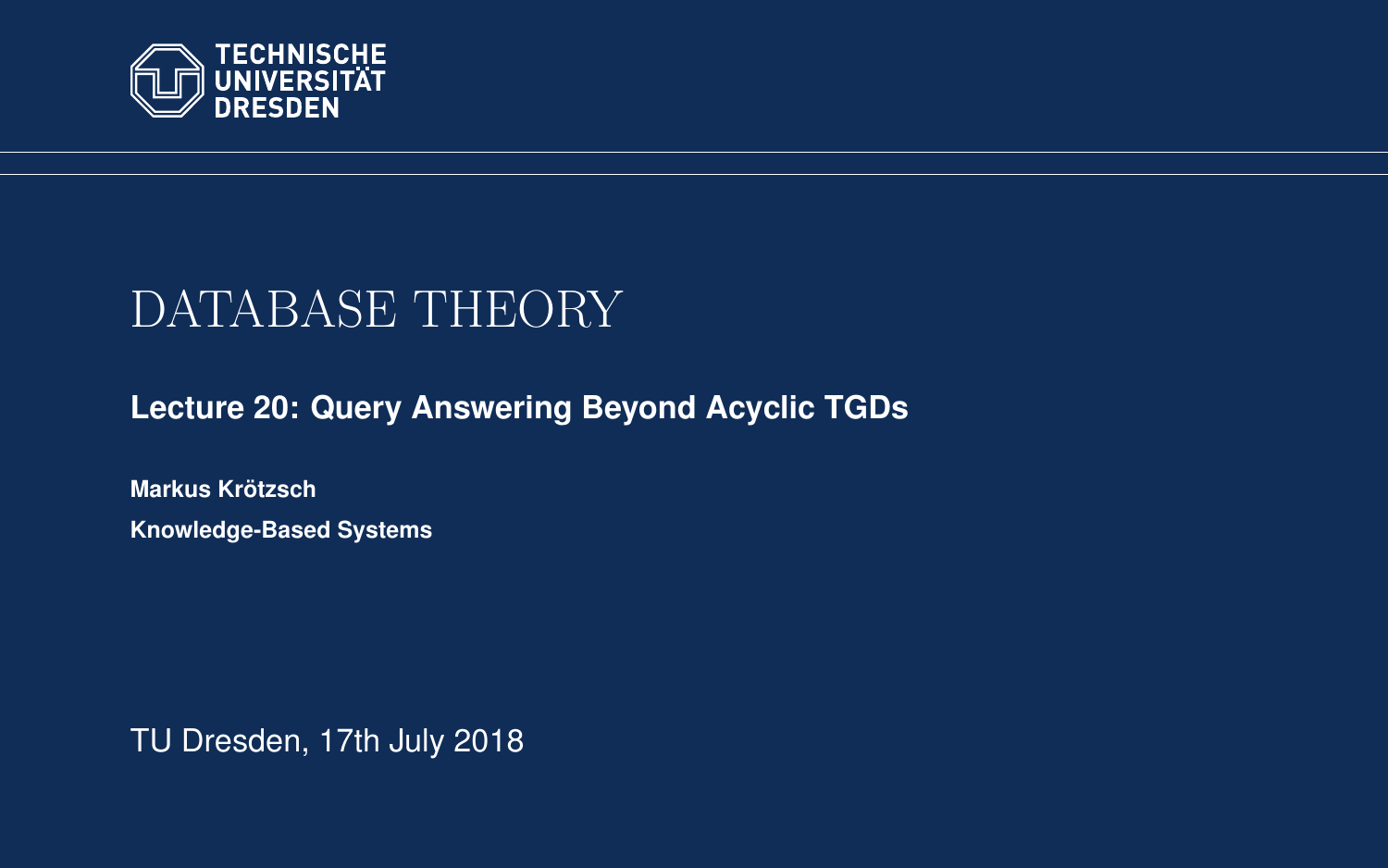So far, we have only considered tgds with finite universal models that are produced by the chase.

Are there any other approaches of deciding entailment?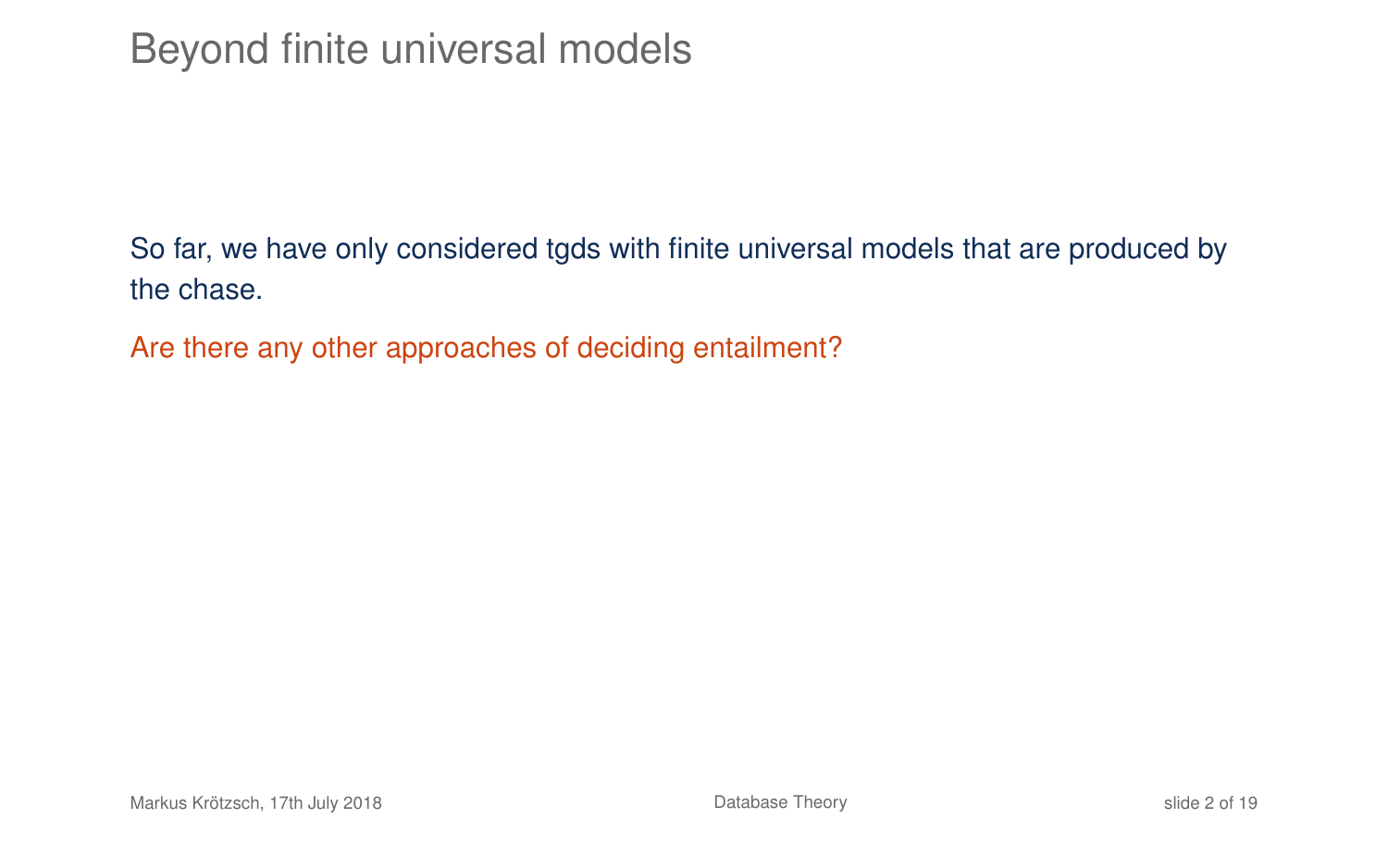# Beyond finite universal models

So far, we have only considered tgds with finite universal models that are produced by the chase.

Are there any other approaches of deciding entailment?

Yes, several:

- Bounded-treewidth model property
- First-order rewritability

We will start with the former.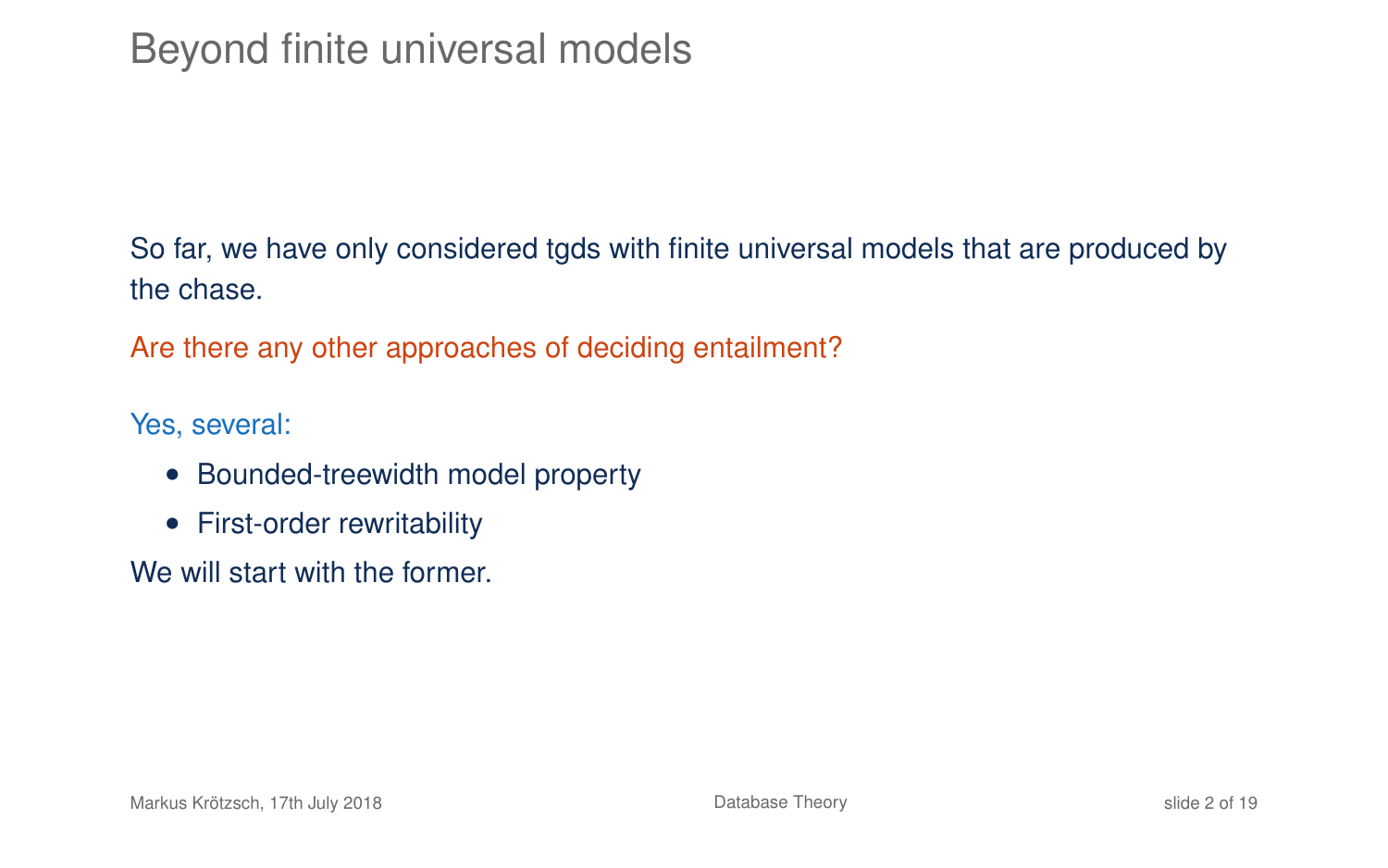### Review: Treewidth

**Definition 7.2:** Consider a graph  $G = \langle V, E \rangle$ . A tree decomposition of *G* is a tree structure *T* where each node of *T* is a subset of *V*, such that:

- The union of all nodes of *T* is *V*.
- For each edge  $(v_1 \rightarrow v_2) \in E$ , there is a node N in T such that  $v_1, v_2 \in N$ .
- For every vertex  $v \in V$ , the set of nodes of T that contain  $v$  form a subtree of *T*: equivalently: if two nodes contain *v*, then all nodes on the path between them also contain *v* (connectedness condition).

**Definition 7.3:** The width of a tree decomposition is the size of its largest bag minus one. The treewidth of a graph  $G$ , denoted tw $(G)$ , is the smallest width of any of its tree

decompositions.

The treewidth of a hypergraph is simply the treewidth of its primal graph.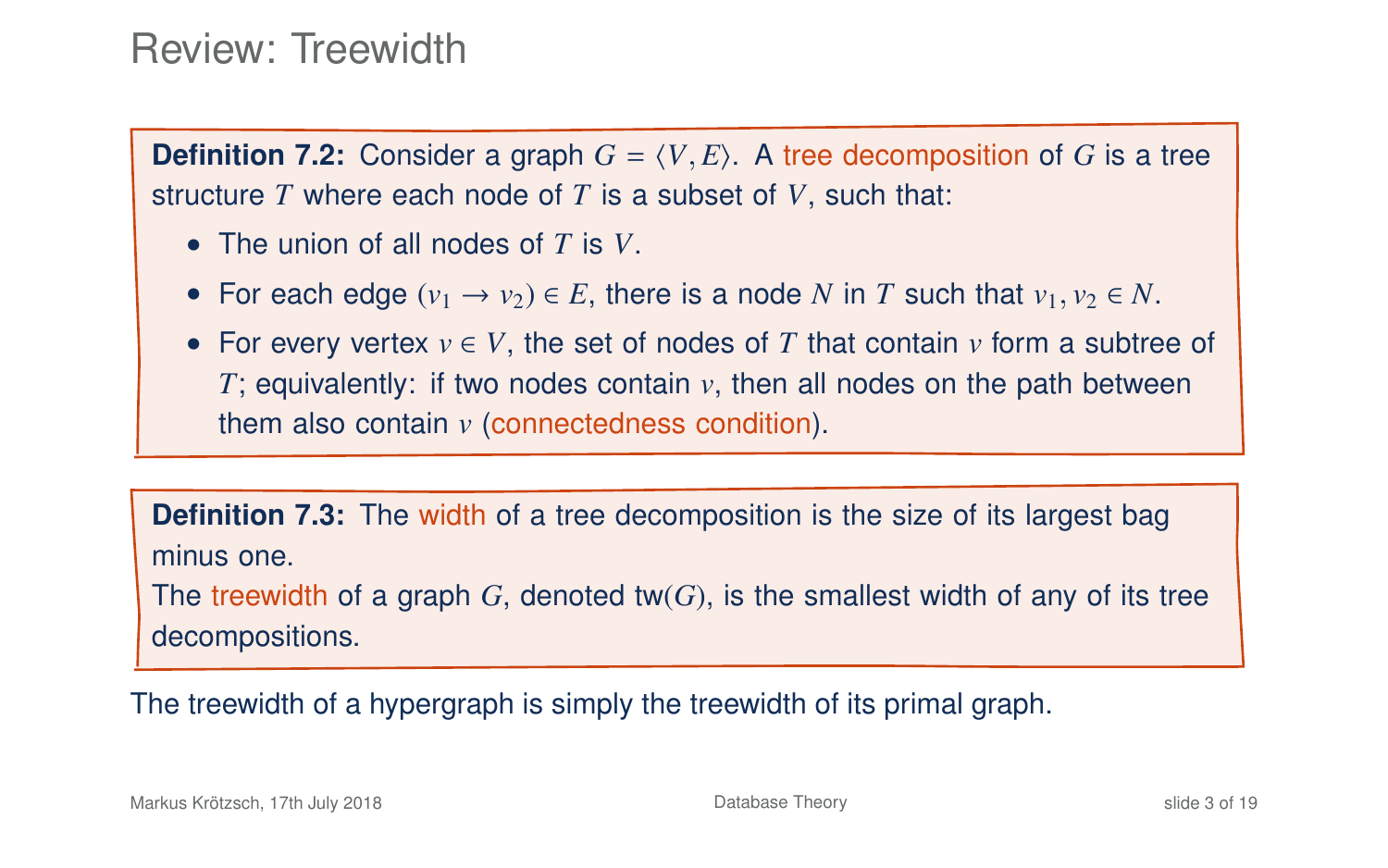# Courcelle's insight

The key to exploiting tree width in reasoning is based on seminal results by Bruno Courcelle:

**Theorem 20.1 (Courcelle, 1990):** The first-order theory of a class of first-order structures of bounded treewidth is decidable. In particular, first-order entailment with respect to models of bounded treewidth is decidable.

#### **Important remarks:**

- Here bounded treewidth means that we consider only first-order structures whose treewidth is bounded by a previously fixed integer bound *b*.
- Simply requiring unbounded, finite treewidth would not be enough, e.g., all finite models have finite treewidth.
- The fixed bound can still be arbitrarily large, and for entailment can be defined based on the given theory.
- There is no elementary bound on complexity.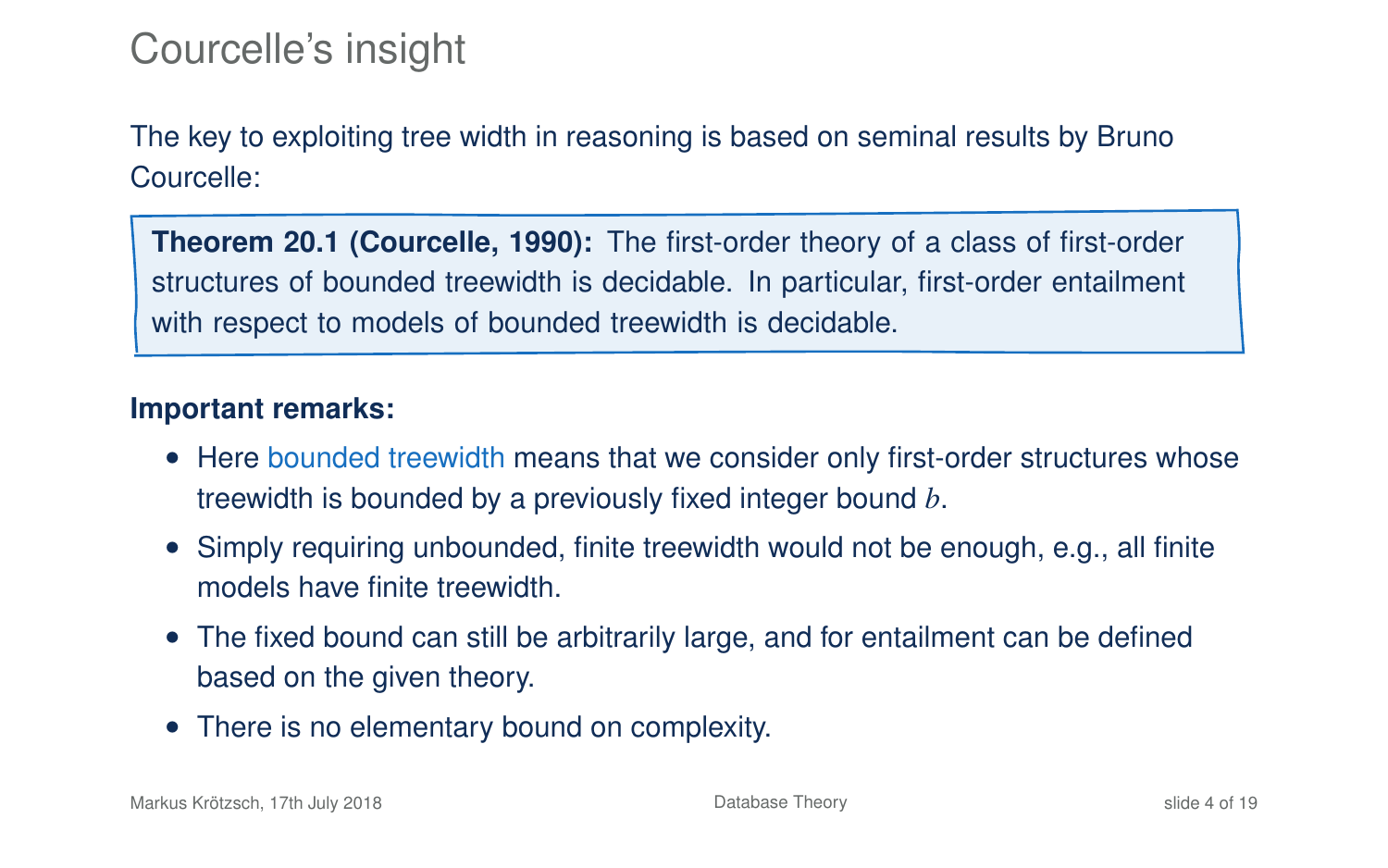# Bounded treewidth for tgd query answering

Courcelle highlights a path to new tgd languages over which query entailment is decidable:

**Definition 20.2 (Baget et al. 2011):** A set Σ of tgds is a bounded-treewidth set (bts) if, for any database instance I, there is a universal model U of  $I \cup \Sigma$  that has finite treewidth.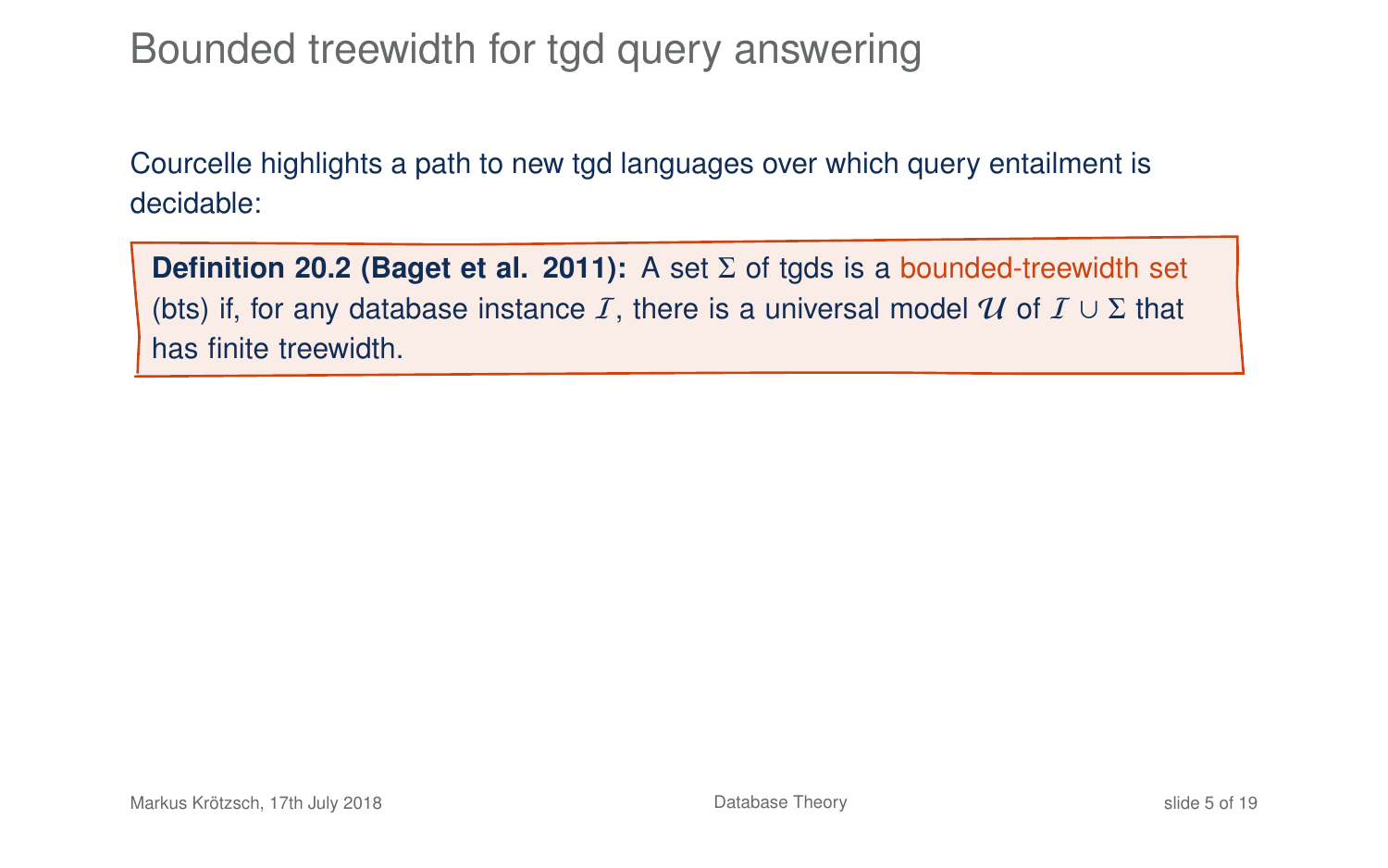# Bounded treewidth for tgd query answering

Courcelle highlights a path to new tgd languages over which query entailment is decidable:

**Definition 20.2 (Baget et al. 2011):** A set Σ of tgds is a bounded-treewidth set (bts) if, for any database instance I, there is a universal model U of  $I \cup \Sigma$  that has finite treewidth.

**Theorem 20.3:** BCQ entailment over a bts  $\Sigma$  is decidable.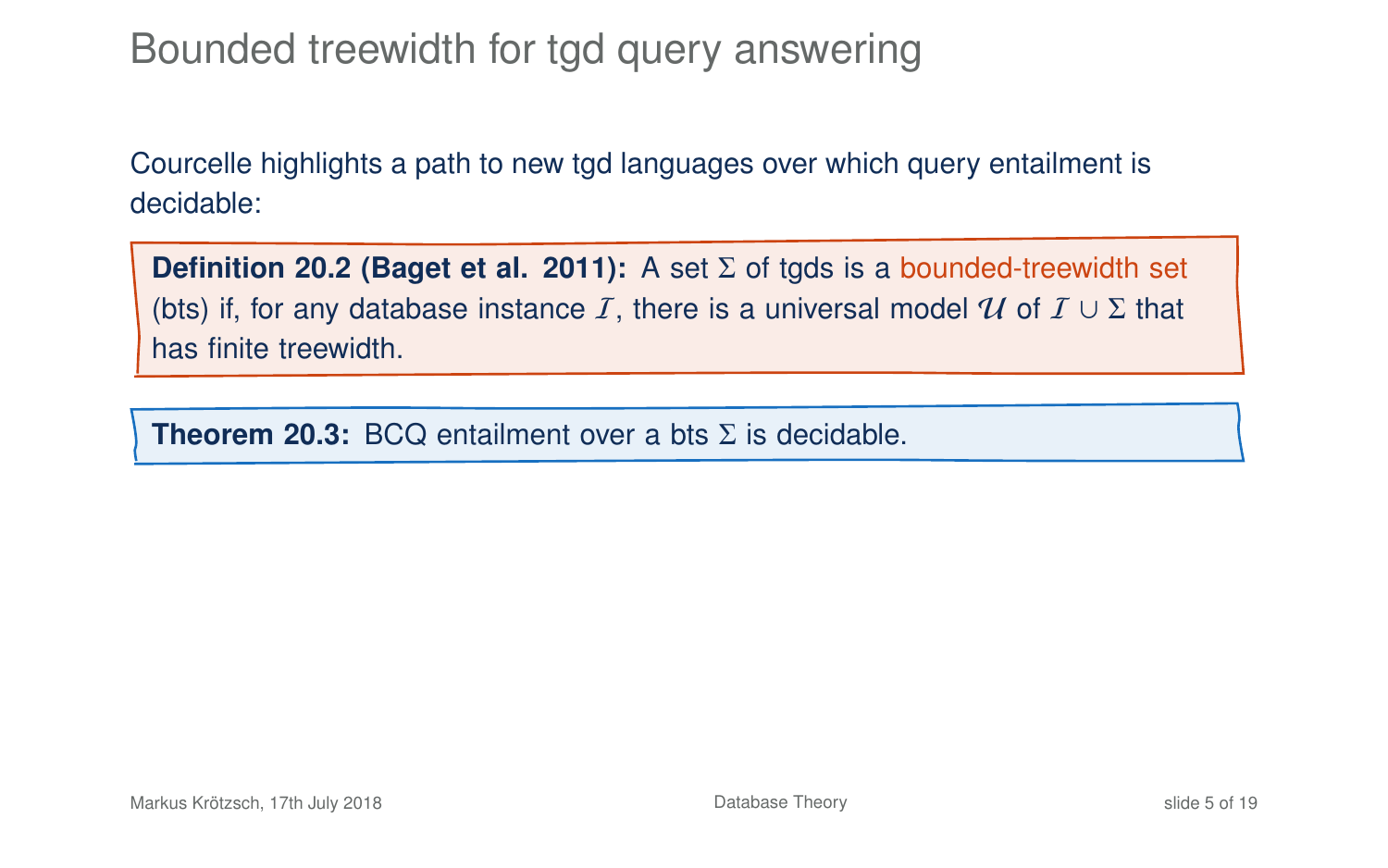# Bounded treewidth for tgd query answering

Courcelle highlights a path to new tgd languages over which query entailment is decidable:

**Definition 20.2 (Baget et al. 2011):** A set Σ of tgds is a bounded-treewidth set (bts) if, for any database instance I, there is a universal model U of  $I \cup \Sigma$  that has finite treewidth.

**Theorem 20.3:** BCQ entailment over a bts  $\Sigma$  is decidable.

**Proof:** Let I be an instance, U a universal model of  $I \cup \Sigma$  of treewidth b, and  $\varphi$  a BCQ.

- By universality,  $\mathcal{J} \models \varphi$  holds for all models  $\mathcal{J}$  of  $\mathcal{I} \cup \Sigma$  iff  $\mathcal{U} \models \varphi$ .
- Again by universality, this holds iff  $\mathcal{J} \models \varphi$  for all models  $\mathcal{J}$  of  $\mathcal{I} \cup \Sigma$  that have treewidth ≤ *b*.
- The latter condition can be decided by Courcelle.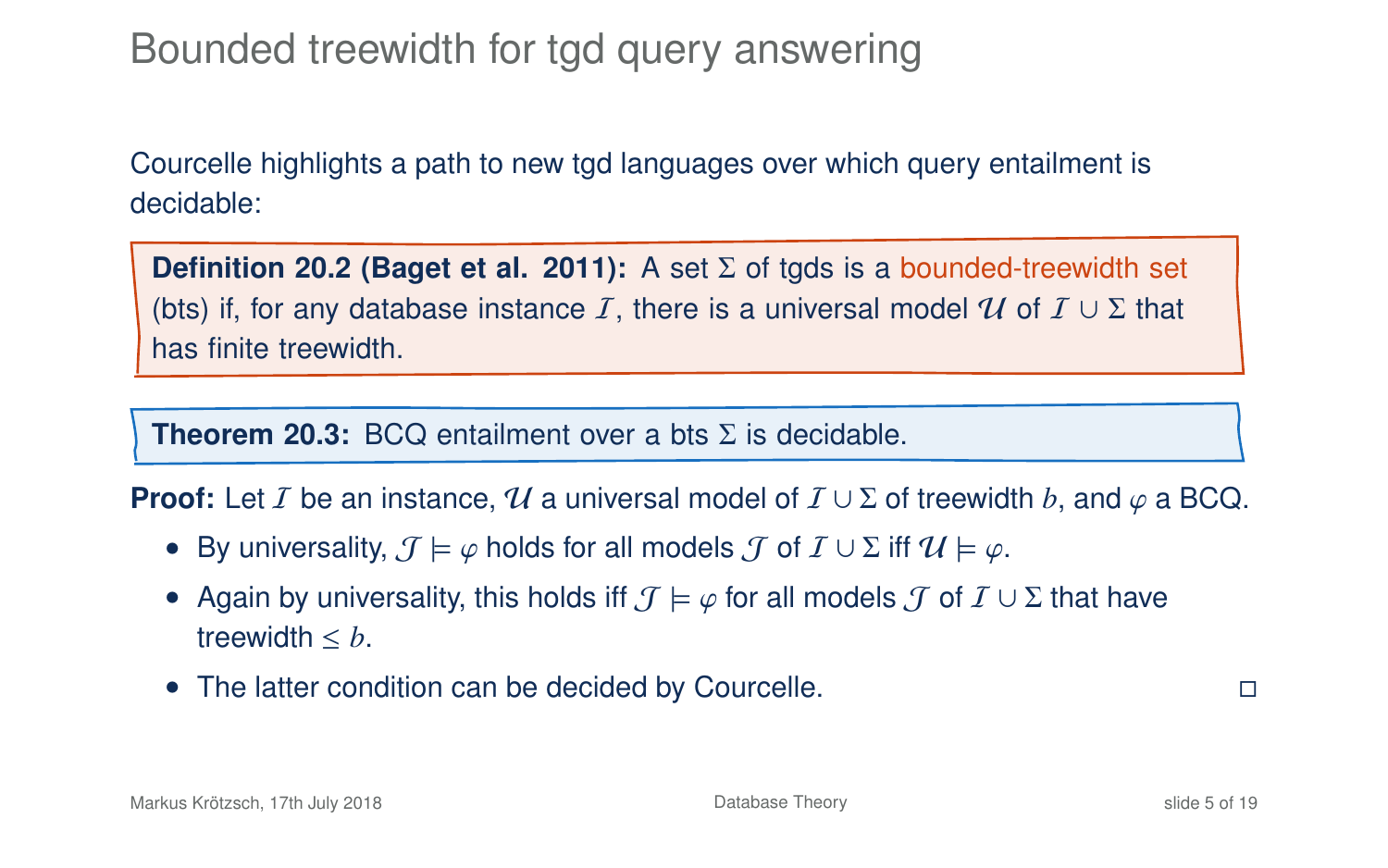# Deciding bts is hard

**Theorem 20.4:** Whether a set of tgds is bts is undecidable.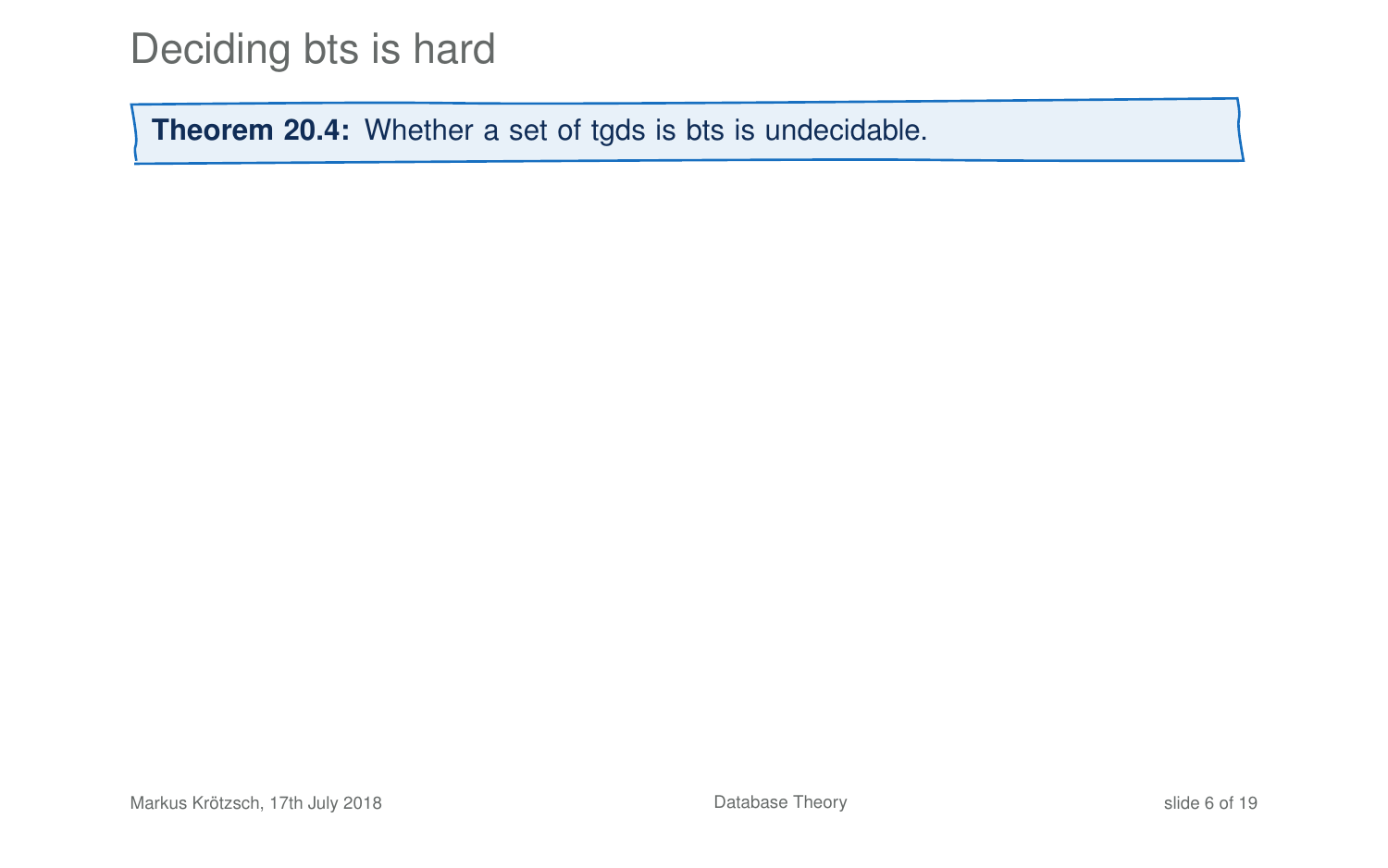# Deciding bts is hard

**Theorem 20.4:** Whether a set of tgds is bts is undecidable.

**Proof:** As before, we can use a simple reduction from BCQ entailment:

- Given tgds  $\Sigma$ , an instance  $I$ , and a BCQ  $\varphi$ ,
- let Π be the set of tgds that contain, for every *n*-ary predicate *p*, tgds

 $\varphi \wedge \top(x_1) \wedge \ldots \wedge \top(x_n) \rightarrow p(x_1, \ldots, x_n)$  $p(x_1, \ldots, x_n) \to \top(x_i)$  1  $\leq i \leq n$ 

where  $\top$  is a fresh unary predicate and variables  $x_i$  do not occur in  $\varphi$ ,

- and let  $\Gamma$  be a set of tgds that generates an infinite grid (=unbounded treewidth) starting from any element
- Then  $\Sigma \cup \Pi \cup \Gamma \cup \overline{I}$  is bts iff  $\Sigma, \overline{I} \models \varphi$ :
	- in the latter case, Π ensures that all models are fully connected cliques, so the critical instance  $I_{\star}$  is a universal model of treewidth 0;
	- conversely, if  $\varphi$  is not entailed, treewidth will be unbounded due to  $\Gamma$ .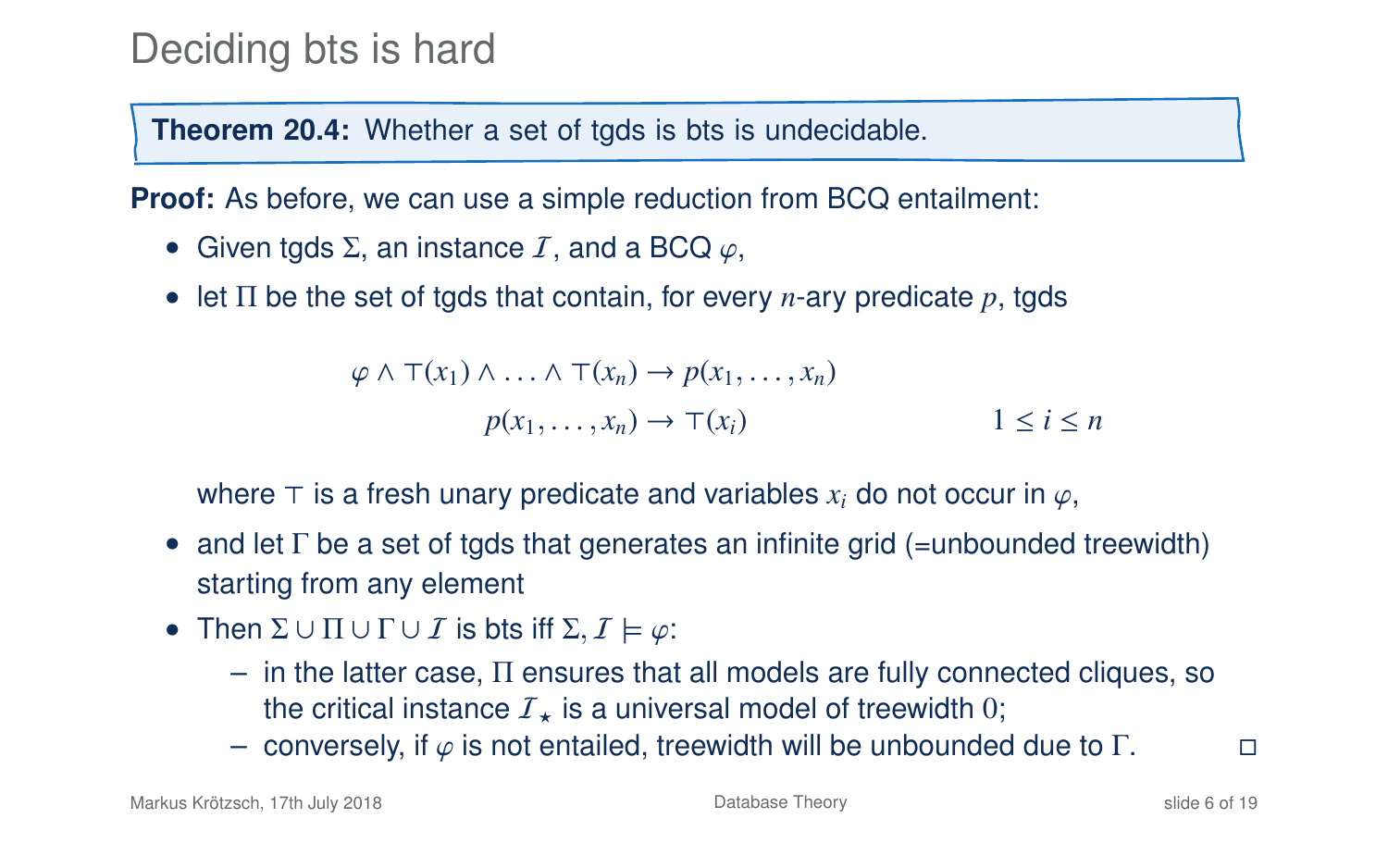### Decidable cases

As for the finite universal model property, we can look for decidable sufficient conditions.

A prominent case are frontier-guarded tgds:

**Definition 20.5:** A tgd  $\forall \vec{x}, \vec{y} \cdot \varphi[\vec{x}, \vec{y}] \rightarrow \exists \vec{z}. \psi[\vec{x}, \vec{z}]$  is frontier-guarded if there is an atom  $p(t_1, \ldots, t_n)$  in  $\varphi$  that contains all frontier variables  $\vec{x}$ .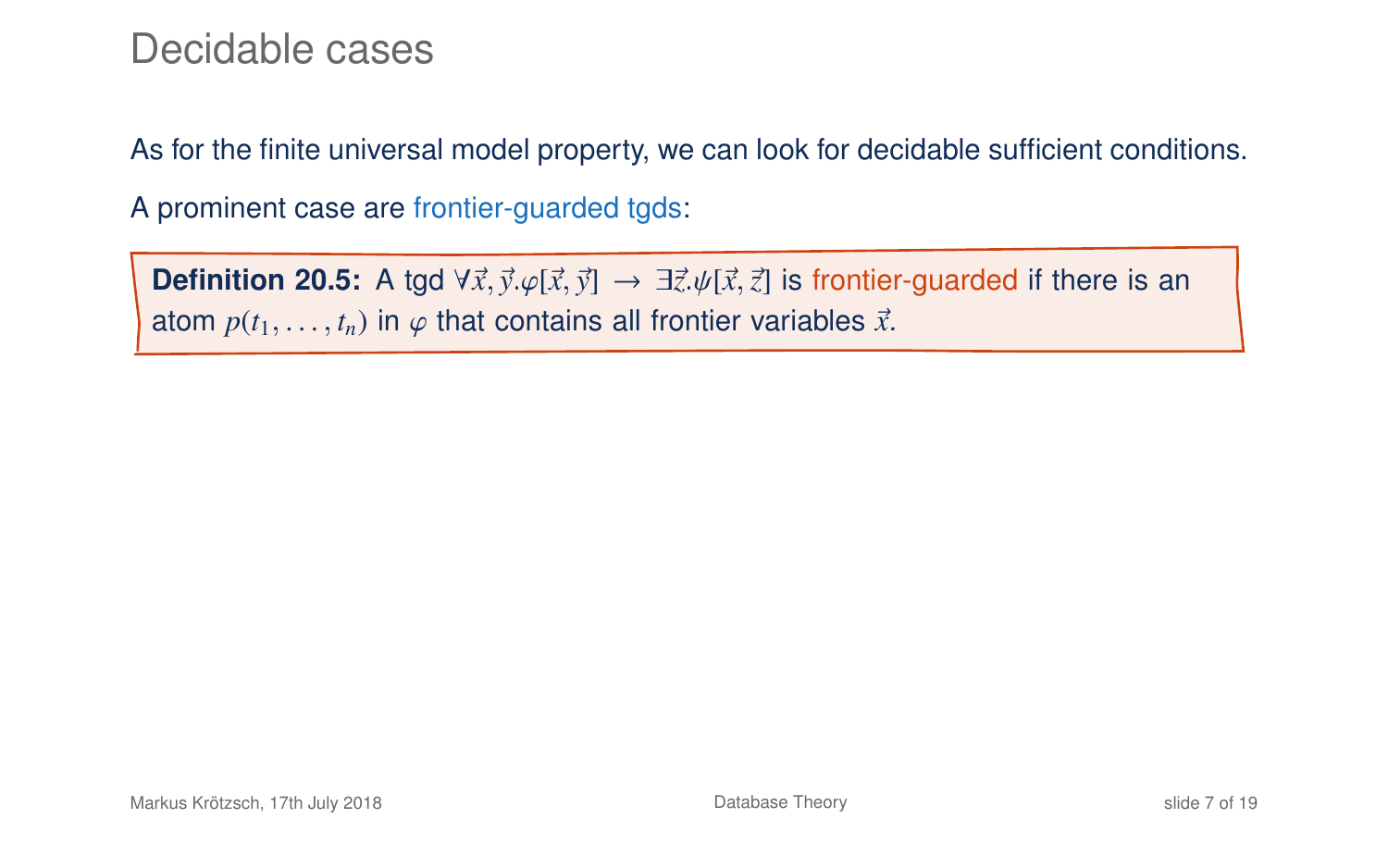### Decidable cases

As for the finite universal model property, we can look for decidable sufficient conditions.

A prominent case are frontier-guarded tgds:

**Definition 20.5:** A tgd  $\forall \vec{x}, \vec{y} \in [\vec{x}, \vec{y}] \rightarrow \exists \vec{z}. \psi[\vec{x}, \vec{z}]$  is frontier-guarded if there is an atom  $p(t_1, \ldots, t_n)$  in  $\varphi$  that contains all frontier variables  $\vec{x}$ .

**Theorem 20.6:** Every set of frontier-guarded tgds is bts.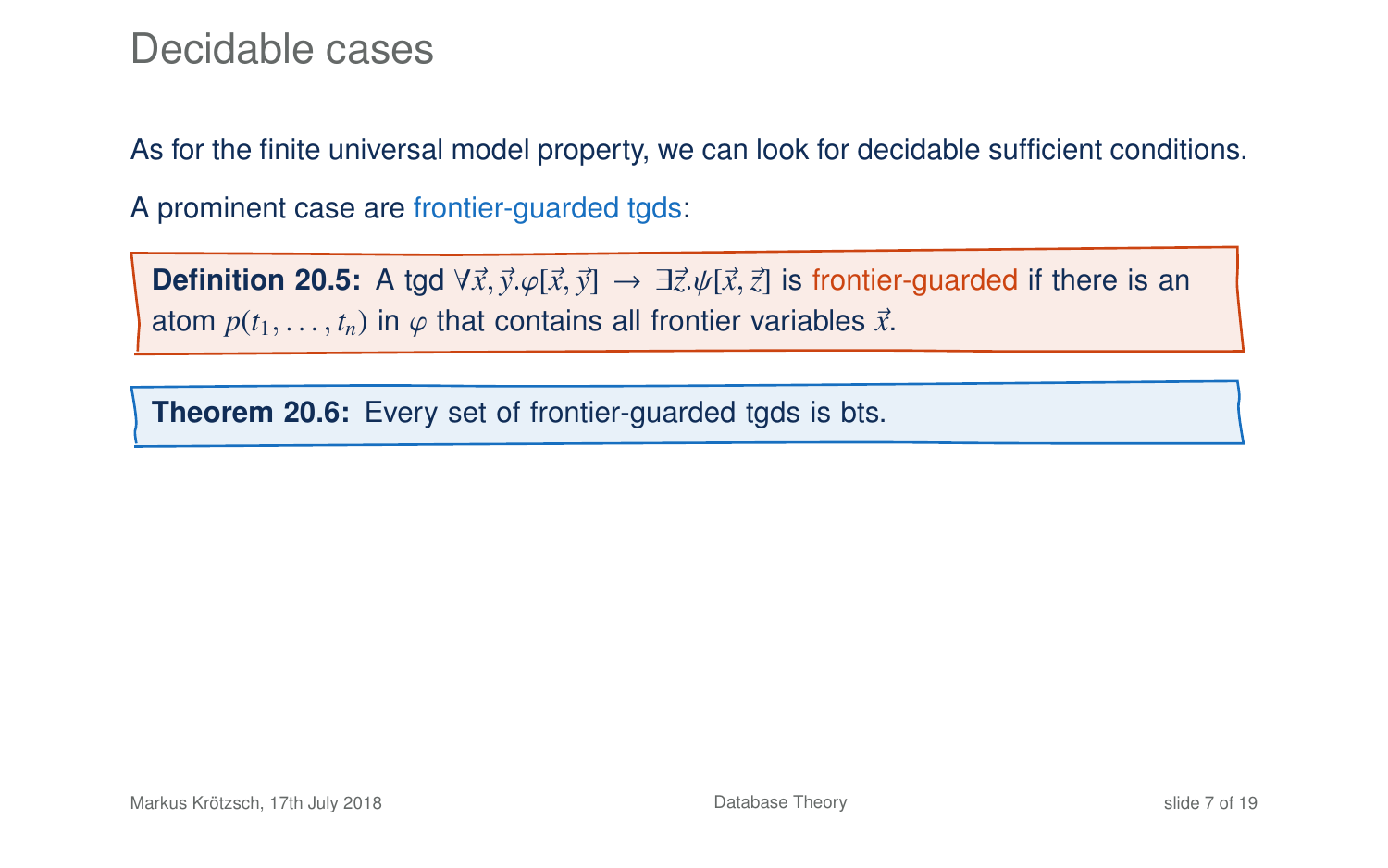### Decidable cases

As for the finite universal model property, we can look for decidable sufficient conditions.

A prominent case are frontier-guarded tgds:

**Definition 20.5:** A tgd  $\forall \vec{x}, \vec{y}$ . $\varphi[\vec{x}, \vec{y}] \rightarrow \exists \vec{z}$ . $\psi[\vec{x}, \vec{z}]$  is frontier-guarded if there is an atom  $p(t_1, \ldots, t_n)$  in  $\varphi$  that contains all frontier variables  $\vec{x}$ .

**Theorem 20.6:** Every set of frontier-guarded tgds is bts.

**Proof (sketch):** One can construct a tree decomposition alongside the chase:

- Each bag contains all constants from the initial instance together with all elements that occurred in the instantiation of the head of the applied rule  $\rightarrow$  treewidth bound based on size of instance and rule heads
- The parent node of a given bag is the earliest node containing all frontier elements.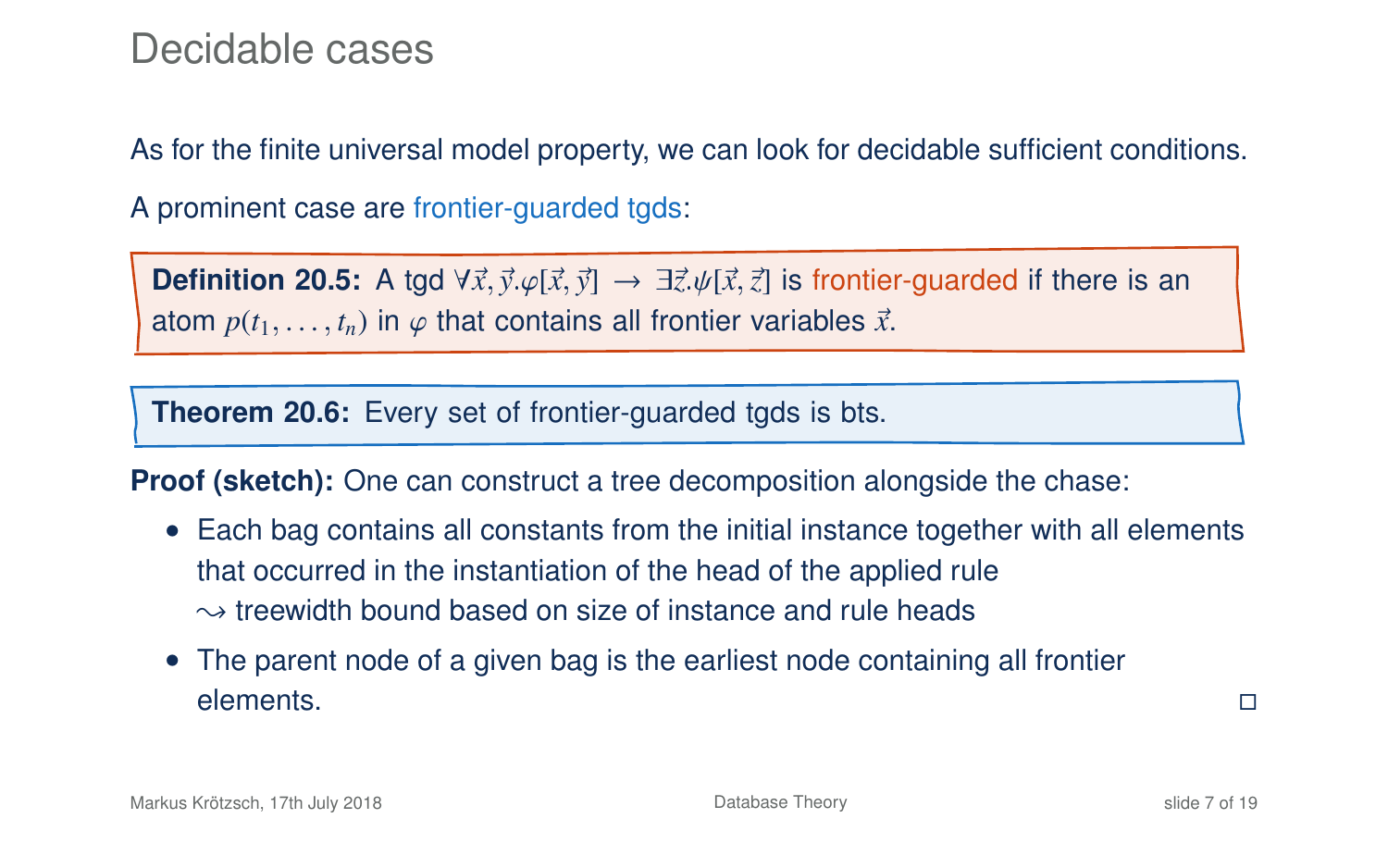# Examples (1)

Important types of tgds are frontier-guarded:

**Example 20.7:** All inclusion dependencies are frontier-guarded, for example:

```
Connect(x, y, z) \rightarrow \exists y. Lines(z, y)
```
However, note that inclusion dependencies may not admit finite universal models. An example is

 $p(x, y) \rightarrow \exists y \cdot p(y, y)$ 

The special form of frontier-guarded tgds where all body variables occur in a single atom are called guarded tgds.

Therefore, all inclusion dependencies are guarded.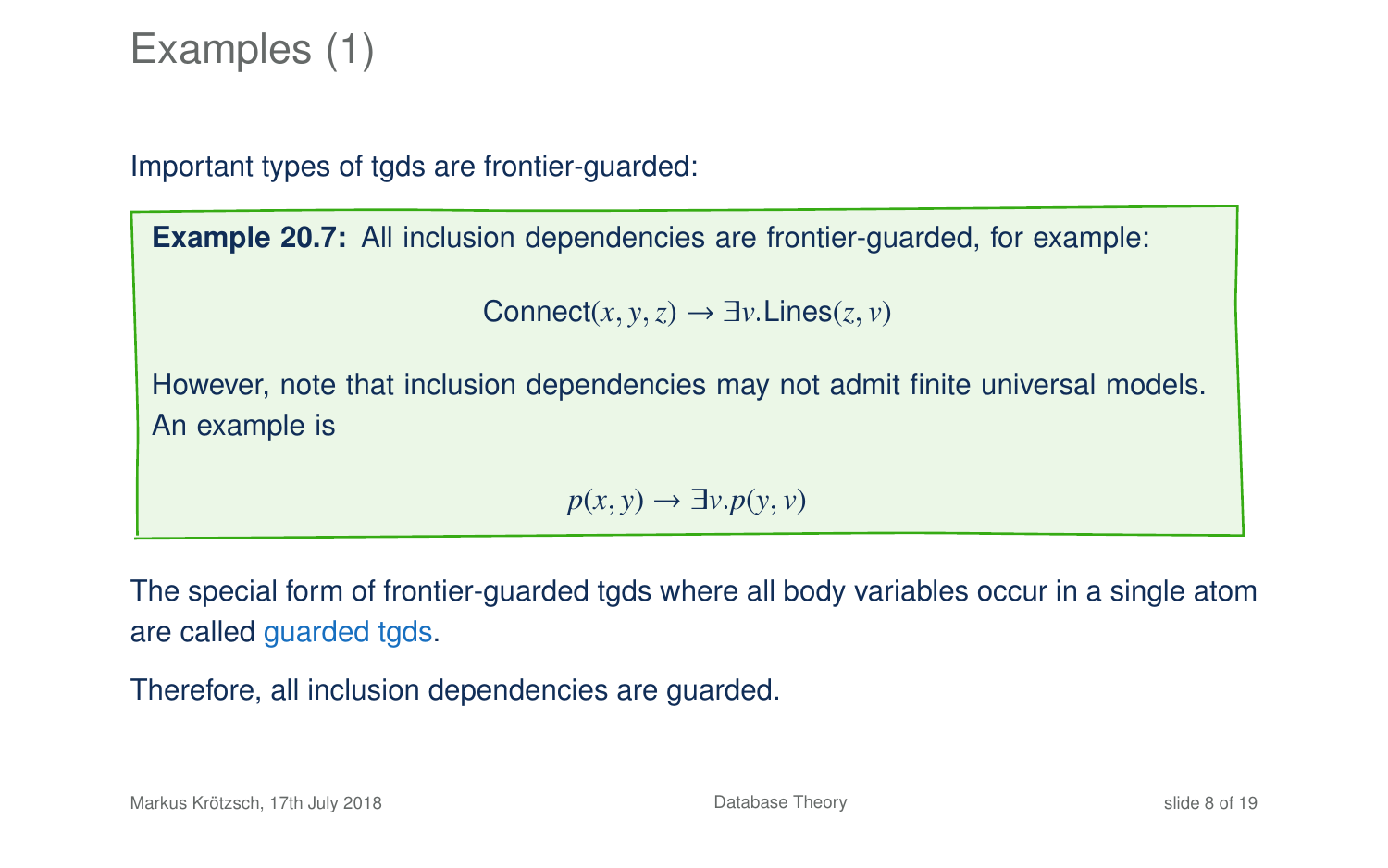# Examples (2)

Frontier-guarded tgds are closely related to Horn description logics.

**Example 20.8:** The description logic  $\mathcal{EL}$  can be captured with tgds of the following basic forms

> *A*(*x*) → ∃*y*.*R*(*x*, *y*) ∧ *B*(*y*)  $R(x, y) \wedge B(y) \rightarrow A(x)$  $A_1(x) \land A_2(x) \rightarrow B(x)$

all of which are frontier guarded.

(Note: query answering for  $\mathcal{EL}$  is easier than for arbitrary frontier-quarded rules.)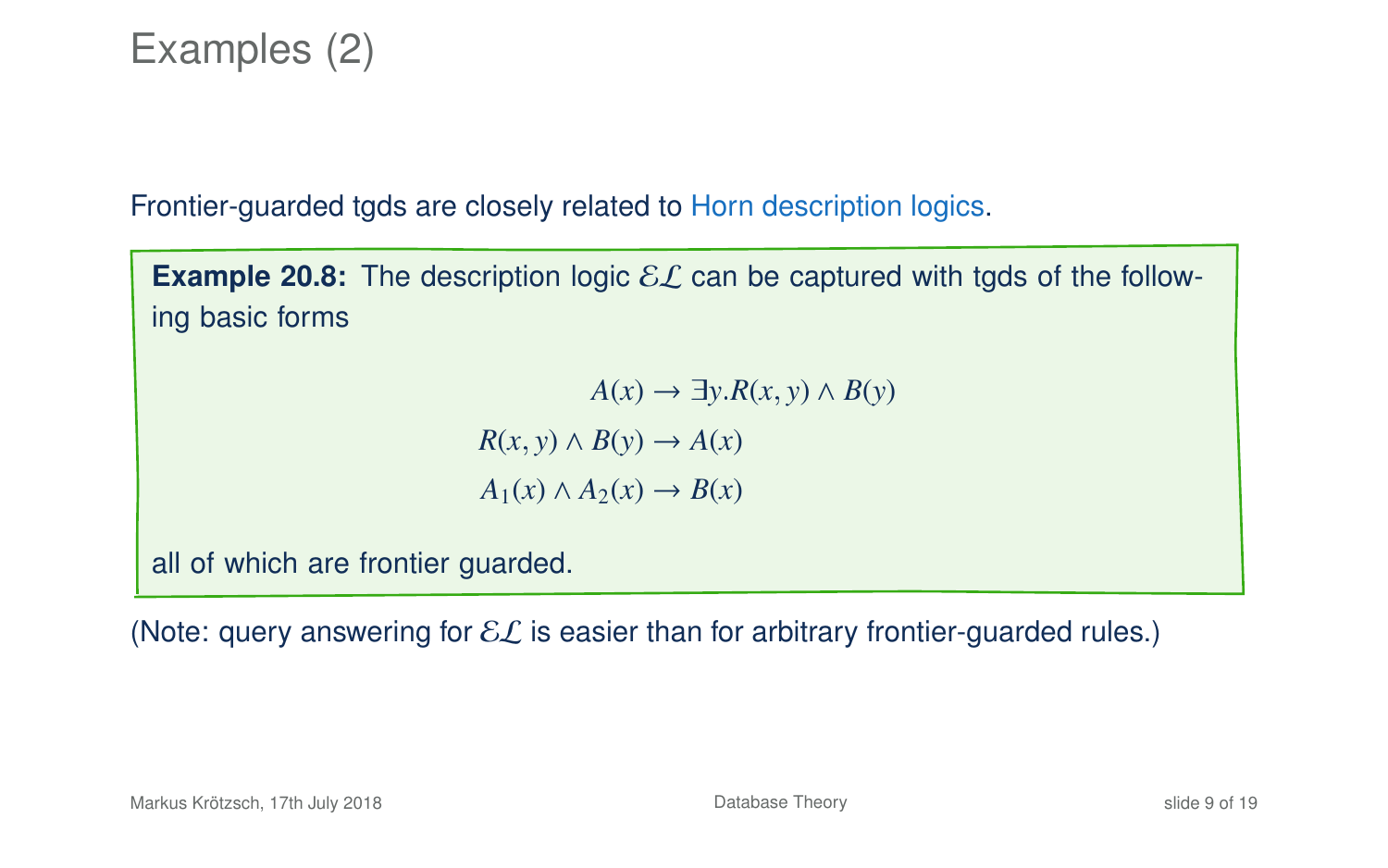# Reasoning with frontier-guarded tgds

**Theorem 20.9 (Baget et al. 2011; Rudolph et al. 2014):** BCQ entailment under frontier-guarded tgds is 2ExpTime-complete for combined complexity and Pcomplete for data complexity.

#### **Remarks:**

- The proof is complex and we omit it here.
- Hardness already applies to the case of binary predicates with frontiers of at most one variable.
- No practical implementations are known (some algorithms were proposed, e.g., [Ahmetaj, Ortiz, Simkus, 2018]).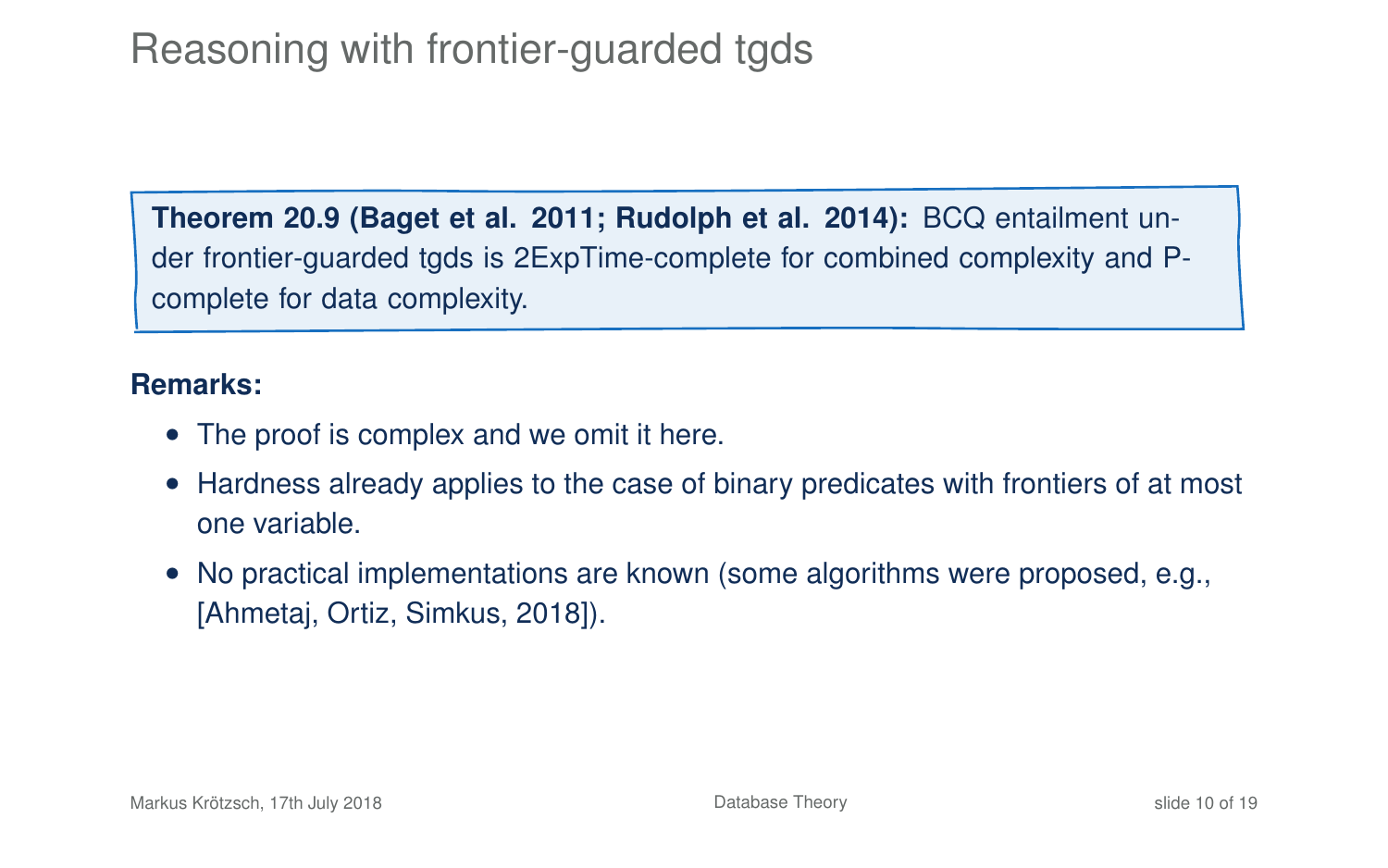# First-Order Rewritable Dependencies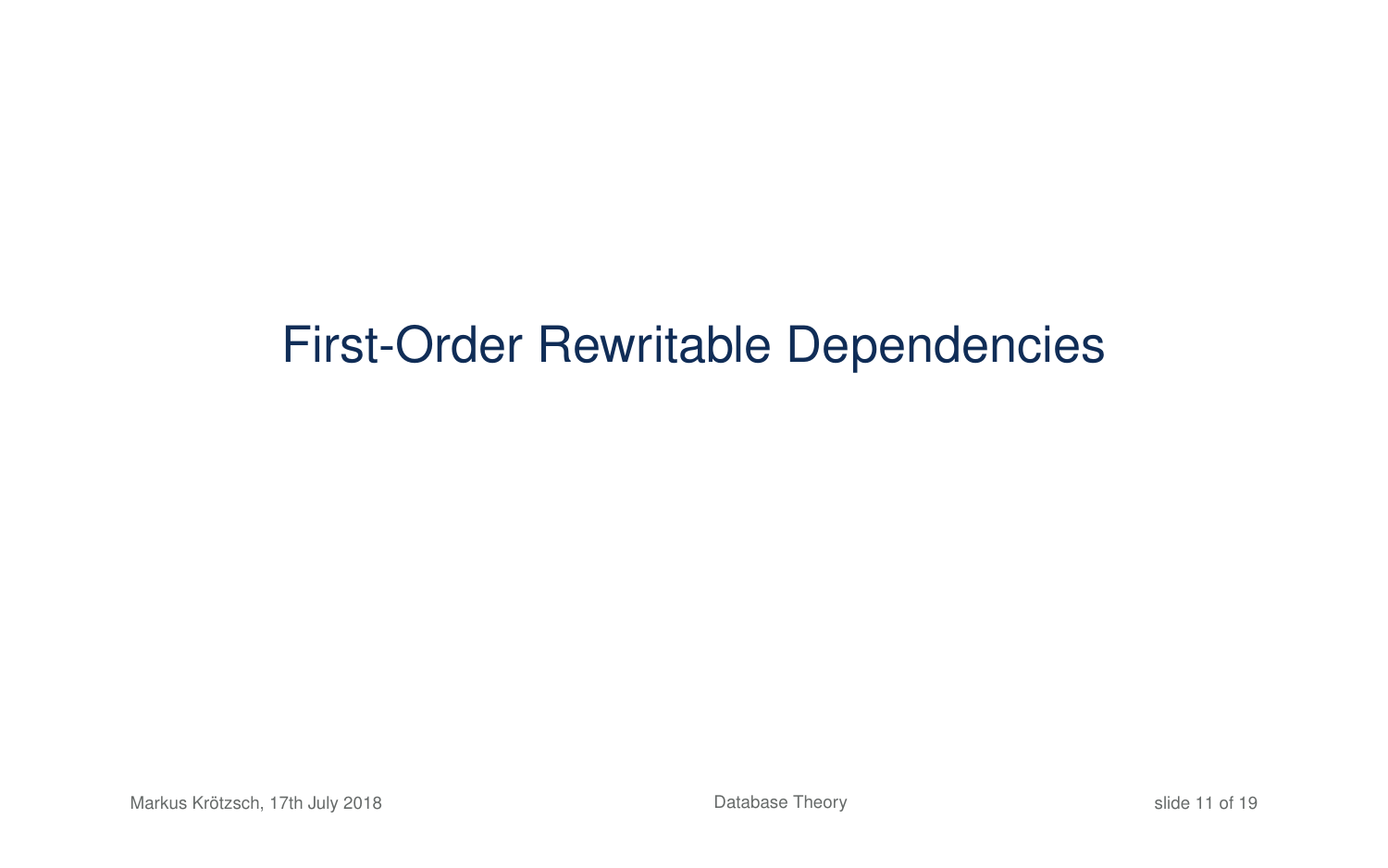# Rewriting Queries

Another approach towards query answering under dependencies: top-down instead of bottom-up

#### **Query rewriting:**

- Start from a given conjunctive query
- Apply rules in a backward fashion to rewrite the query
- Compute results for all queries thus obtained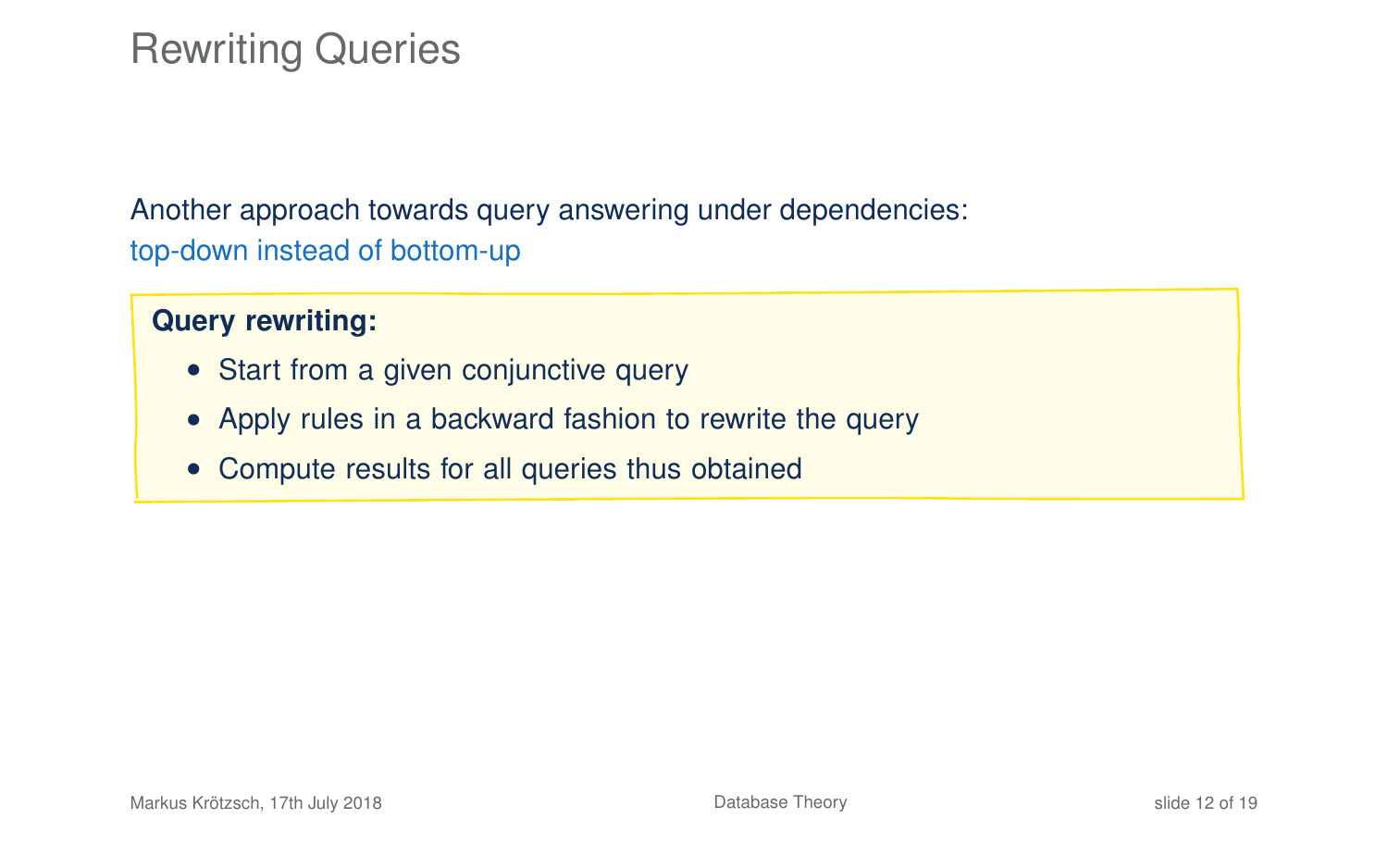# Rewriting Queries

Another approach towards query answering under dependencies: top-down instead of bottom-up

#### **Query rewriting:**

- Start from a given conjunctive query
- Apply rules in a backward fashion to rewrite the query
- Compute results for all queries thus obtained

How to "apply rules in a backward fashion"?

When will this work?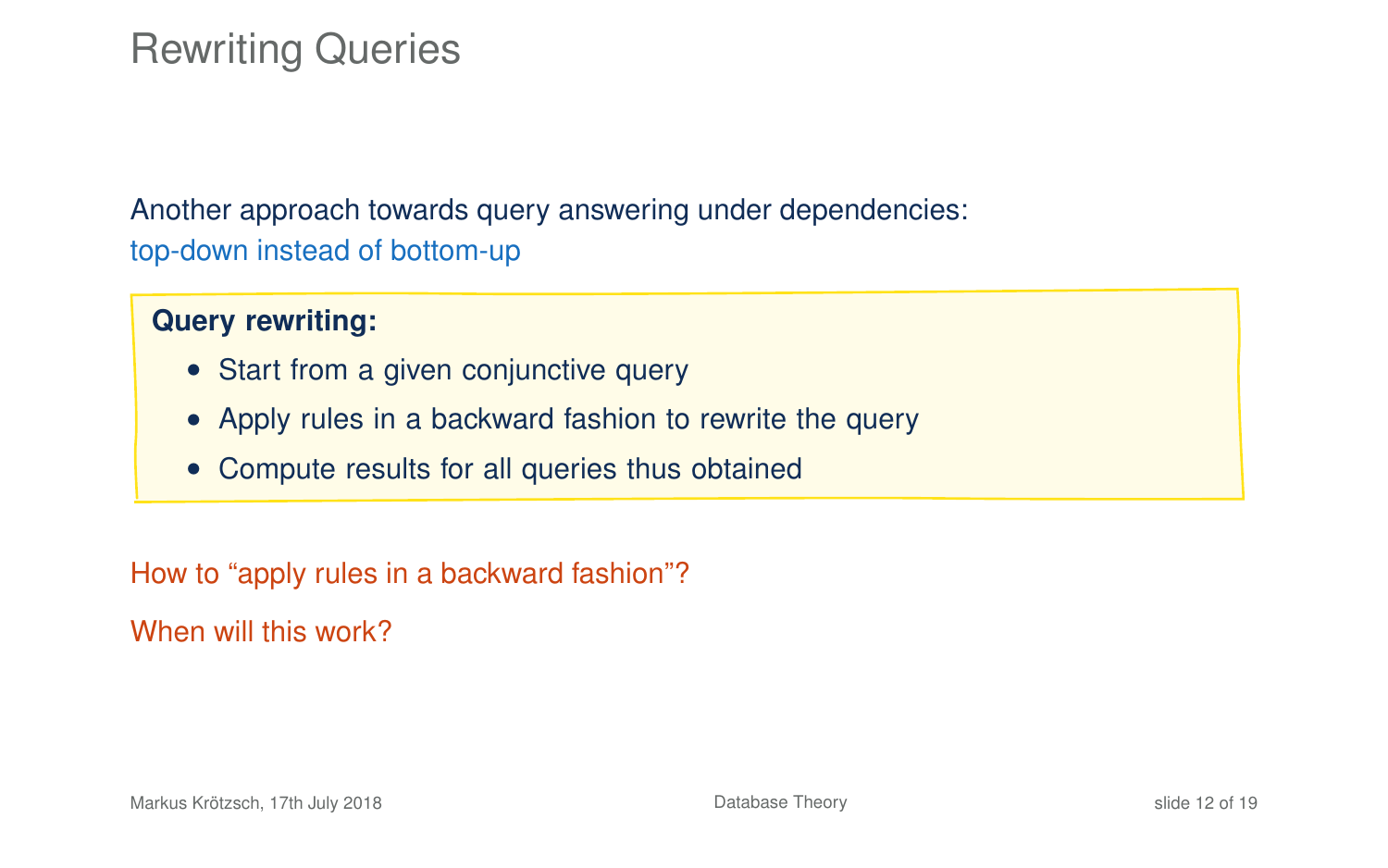# Applying rules backwards

Essentially, we can apply resolution, but with some care:

#### **Given:**

- a CQ q (maybe not Boolean) of form  $\exists \vec{v}.(\varphi_1 \wedge \varphi_2)$
- a tgd of form  $\omega \rightarrow \exists \vec{z}.(\psi_1 \wedge \psi_2)$
- a substitution  $\theta$  that is the most general unifier of  $\varphi_1$  and  $\psi_1$  (in particular,  $\varphi_1 \theta = \psi_1 \theta$

#### **we can create a rewritten CQ:**

 $\exists \vec{v}.(\omega\theta \wedge \omega_2\theta)$ 

#### **provided that:**

- if x is a variable in q and  $z \in \vec{z}$  such that  $x\theta = z\theta$ , then x does not occur in  $\varphi_2$
- if *x* is a free variable in *q* and  $x\theta \notin \vec{z}$

**Note:** We are free to chose the decomposition into parts  $\varphi_1 \wedge \varphi_2$  and  $\psi_1 \wedge \psi_2$ .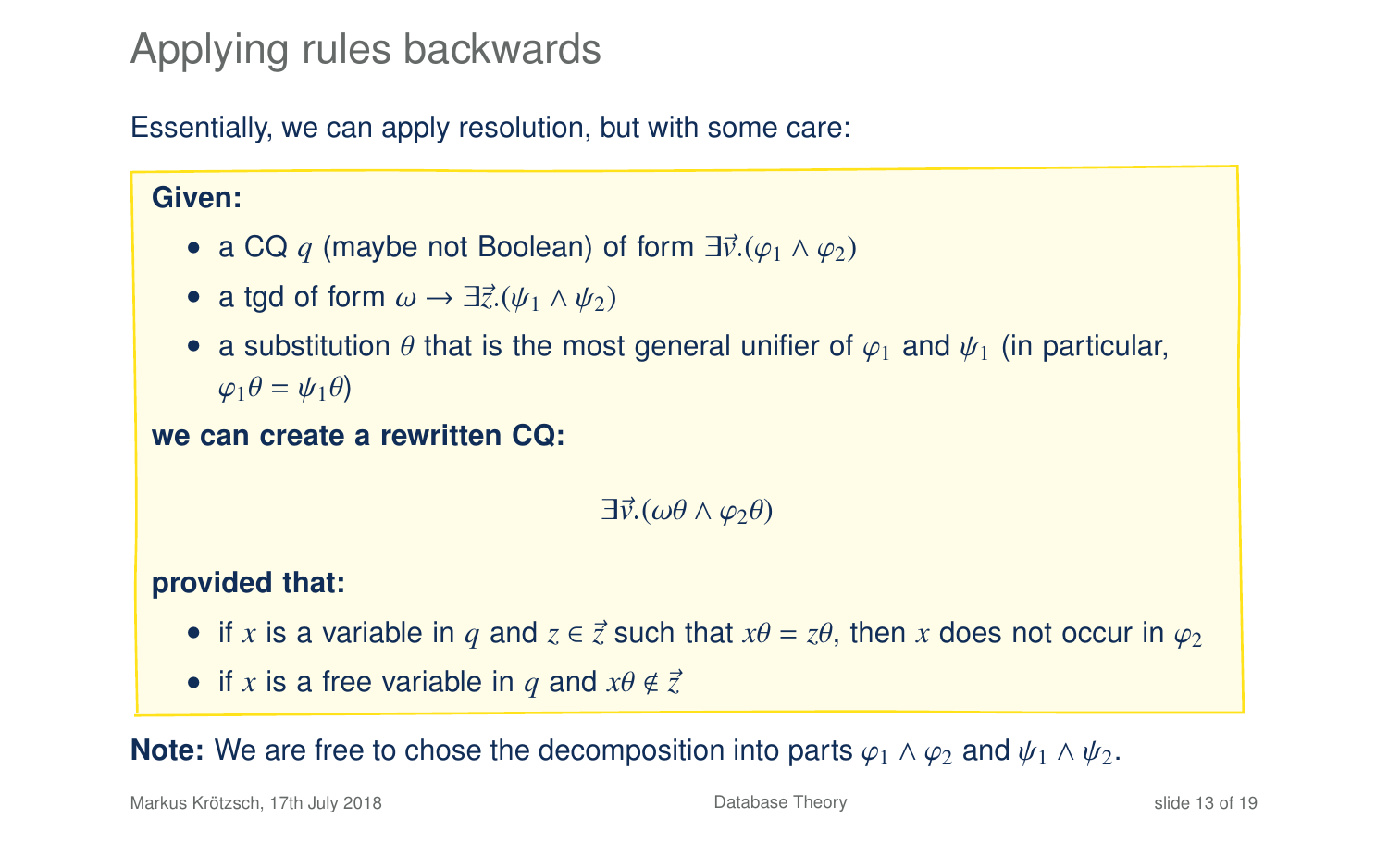### Consider the following tgds:

human( $x$ <sub>1</sub>) →  $\exists z$ <sub>1</sub>.hasMother( $x$ <sub>1</sub>,  $z$ <sub>1</sub>) ∧ human( $z$ <sub>1</sub>) (1) student( $x_2$ ) →  $\exists z_2$ .human( $x_2$ ) ∧ university( $z_2$ ) ∧ enrolledAt( $x_2$ ,  $z_2$ ) (2)  $\text{professor}(x_3) \rightarrow \text{human}(x_3)$  (3)

and the CQ  $\exists v$  hasMother(*x*, *v*)  $\land$  human(*v*).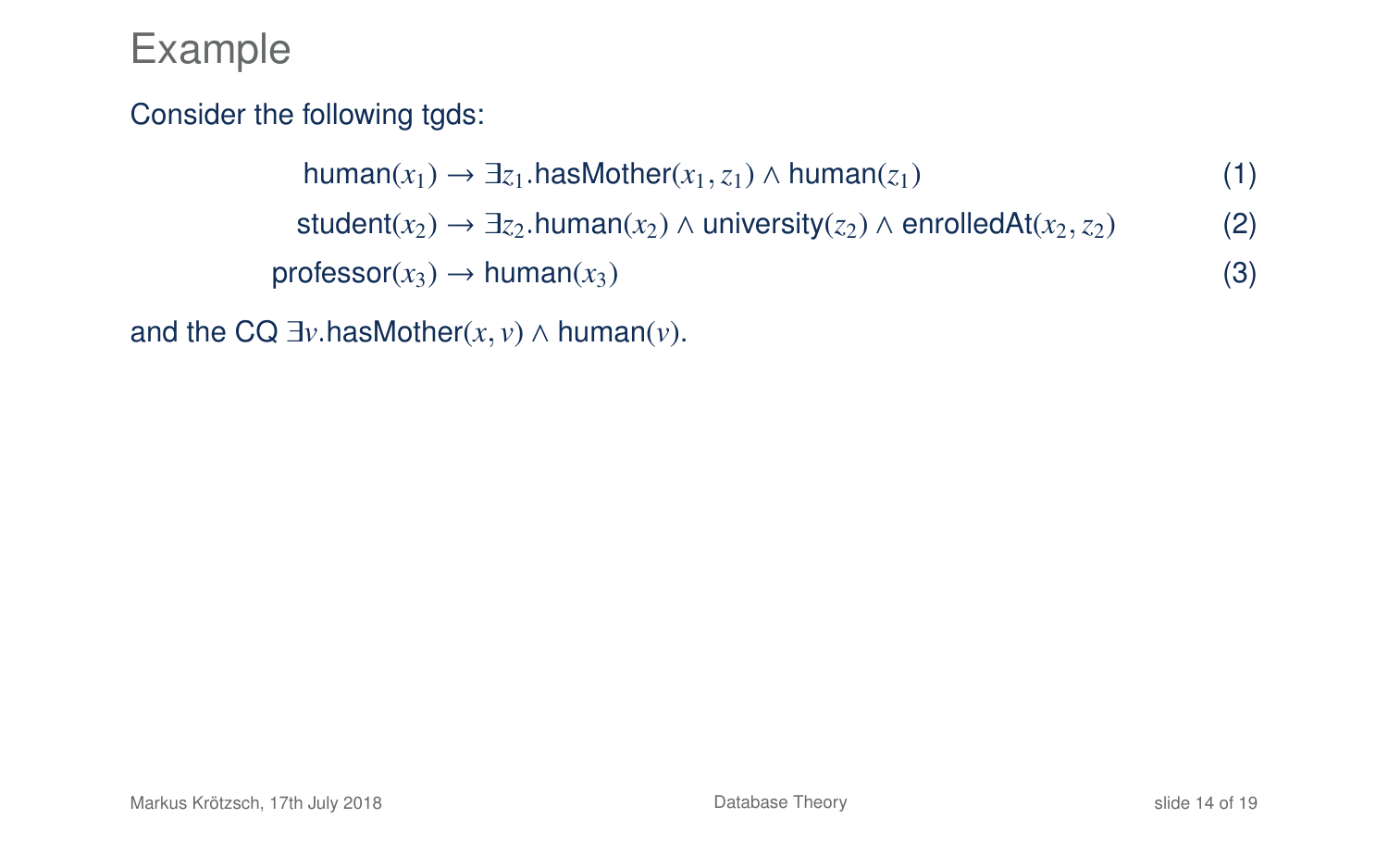### Consider the following tgds:

```
human(x_1) → \exists z_1.hasMother(x_1,z_1) ∧ human(z_1) (1)
  student(x_2) \rightarrow \exists z_2 \text{ human}(x_2) \land \text{university}(z_2) \land \text{enrolledAt}(x_2, z_2) (2)
\text{professor}(x_3) \rightarrow \text{human}(x_3) (3)
```
#### and the CQ  $\exists v$  has Mother(*x*, *v*)  $\land$  human(*v*).

#### **We obtain rewritings:**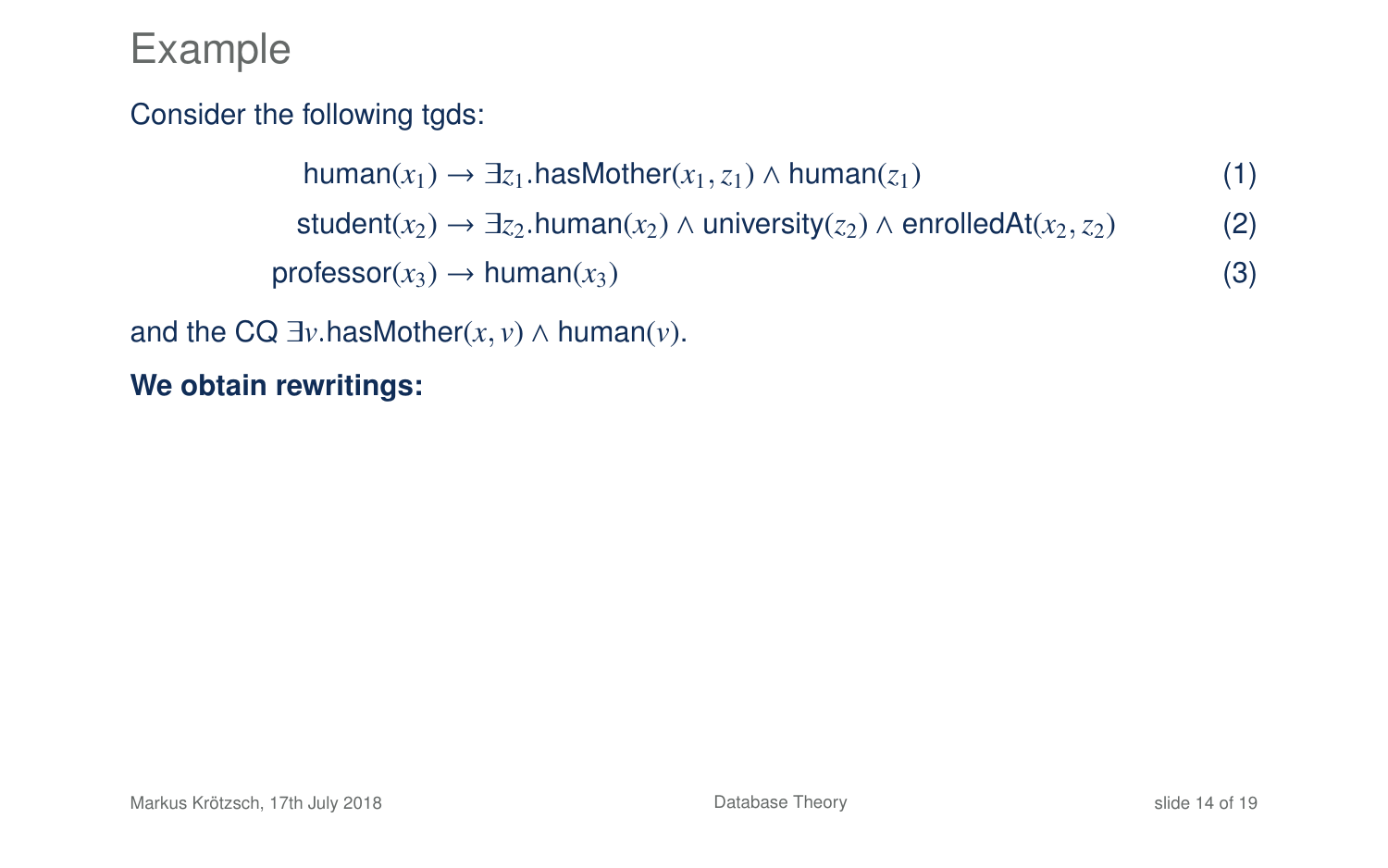### Consider the following tgds:

human( $x_1$ ) →  $\exists z_1$ .hasMother( $x_1$ , $z_1$ ) ∧ human( $z_1$ ) (1) student( $x_2$ ) →  $\exists z_2$ .human( $x_2$ ) ∧ university( $z_2$ ) ∧ enrolledAt( $x_2$ ,  $z_2$ ) (2)  $\text{professor}(x_3) \rightarrow \text{human}(x_3)$  (3)

and the CQ  $\exists v$  has Mother(*x*, *v*)  $\land$  human(*v*).

#### **We obtain rewritings:**

(a) human(*x*) (query + tgd (1) with  $\{x_1 \mapsto x, z_1 \mapsto v\}$ )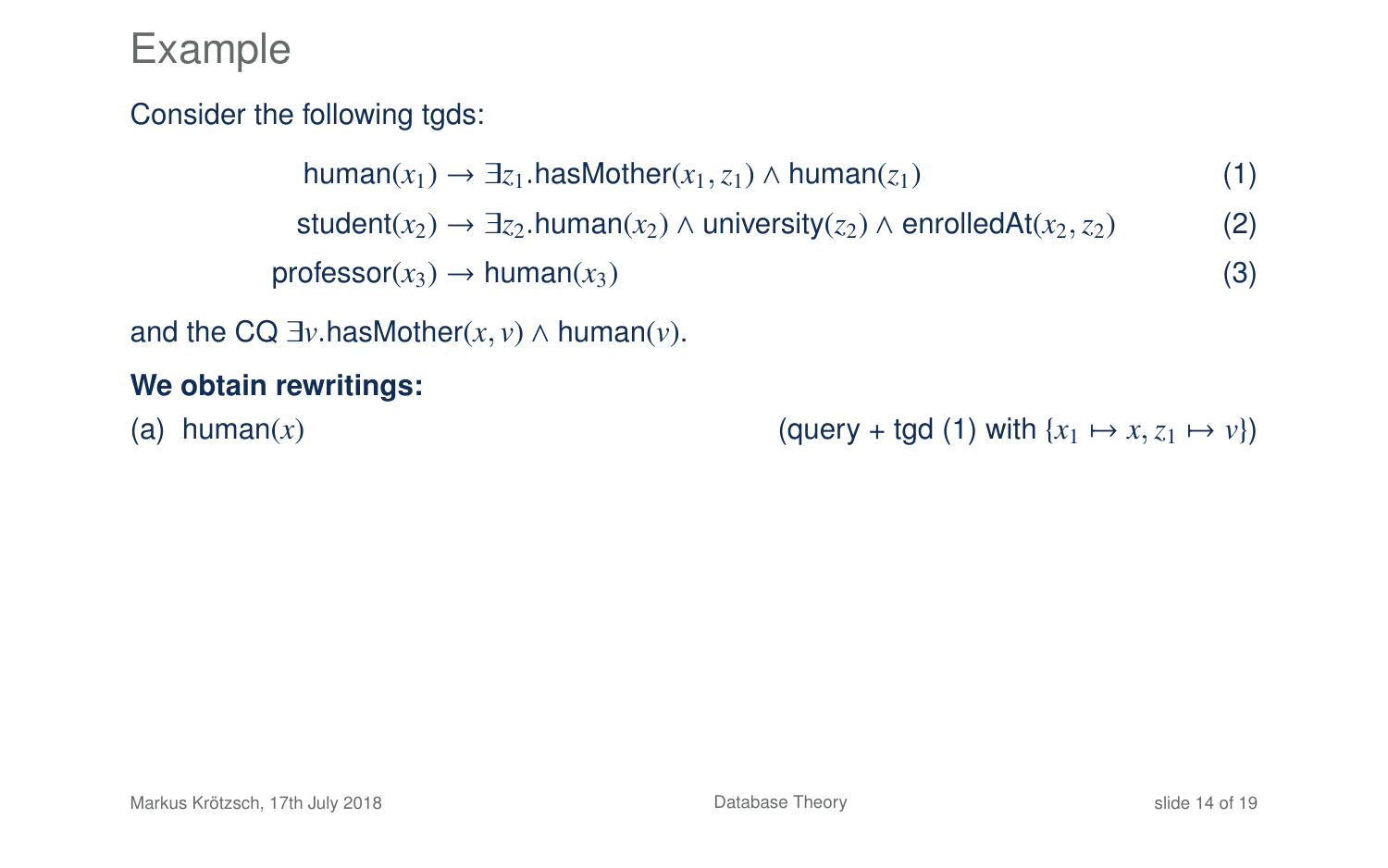### Consider the following tgds:

```
human(x_1) → \exists z_1.hasMother(x_1,z_1) ∧ human(z_1) (1)
  student(x_2) \rightarrow \exists z_2 \text{ human}(x_2) \land \text{university}(z_2) \land \text{enrolledAt}(x_2, z_2) (2)
\text{professor}(x_3) \rightarrow \text{human}(x_3) (3)
```
and the CQ  $\exists v$  has Mother(*x*, *v*)  $\land$  human(*v*).

#### **We obtain rewritings:**

- 
- 

(a) human(*x*) (a) tuman(*x*) (a)  $(\text{query} + \text{tgd} (1) \text{ with } \{x_1 \mapsto x, z_1 \mapsto v\})$ <br>(b) student(*x*) ((a) + tgd (2) with  $\{x_2 \mapsto x\}$ )  $((a) + \text{tqd} (2) \text{ with } \{x_2 \mapsto x\})$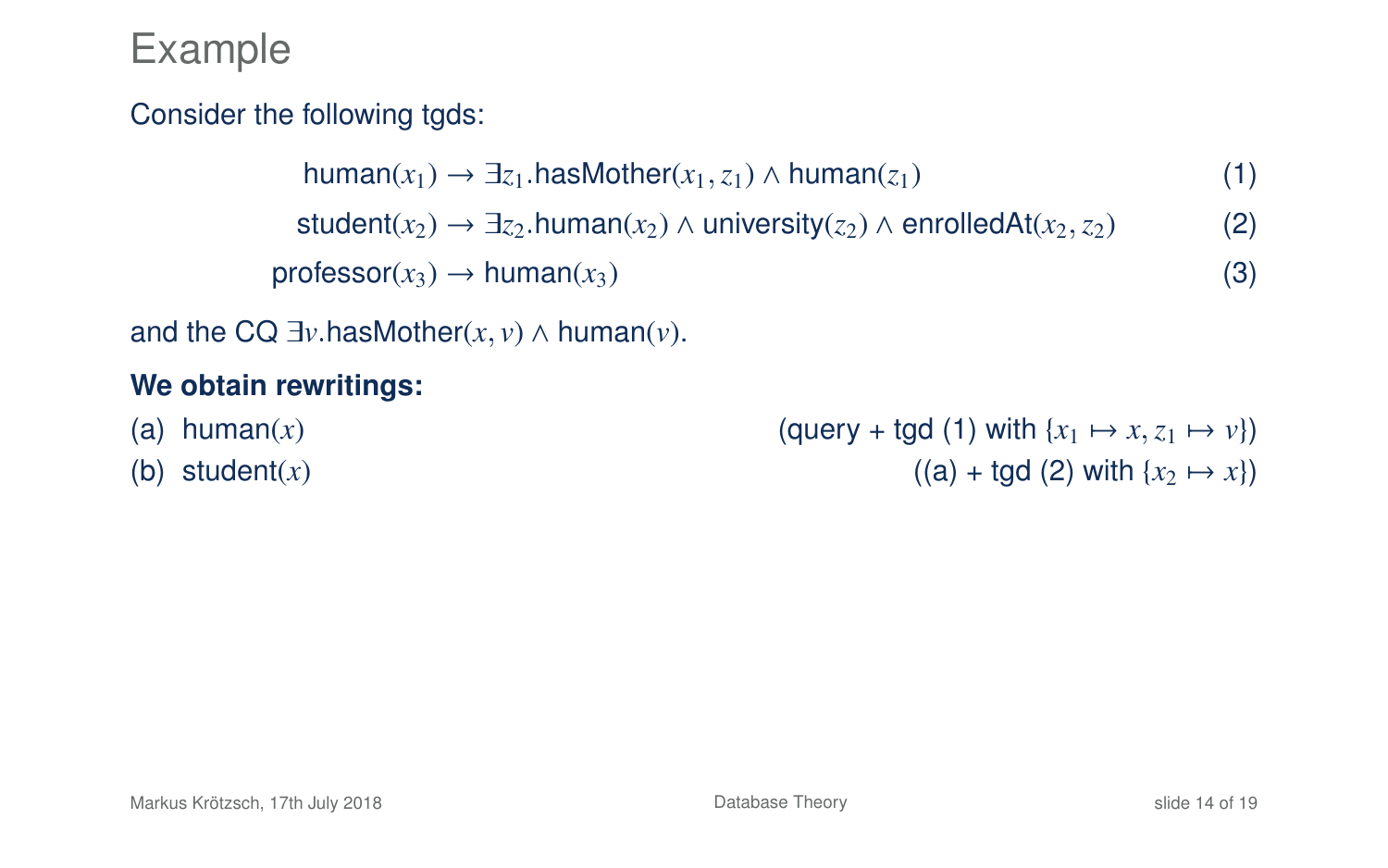### Consider the following tgds:

```
human(x_1) → \exists z_1.hasMother(x_1, z_1) ∧ human(z_1) (1)
  student(x_2) \rightarrow \exists z_2 \text{ human}(x_2) \land \text{university}(z_2) \land \text{enrolledAt}(x_2, z_2) (2)
\text{professor}(x_3) \rightarrow \text{human}(x_3) (3)
```
and the CQ  $\exists v$  hasMother(*x*, *v*)  $\land$  human(*v*).

#### **We obtain rewritings:**

(a) human(*x*) (a) human(*x*) (a)  $(\text{query} + \text{tgd} (1) \text{ with } \{x_1 \mapsto x, z_1 \mapsto v\})$ <br>(b) student(*x*) (a) + tgd (2) with  $\{x_2 \mapsto x\}$  $((a) + \text{tgd} (2) \text{ with } \{x_2 \mapsto x\})$ (c) professor(*x*) ((a) + tgd (3) with { $x_3 \mapsto x$ })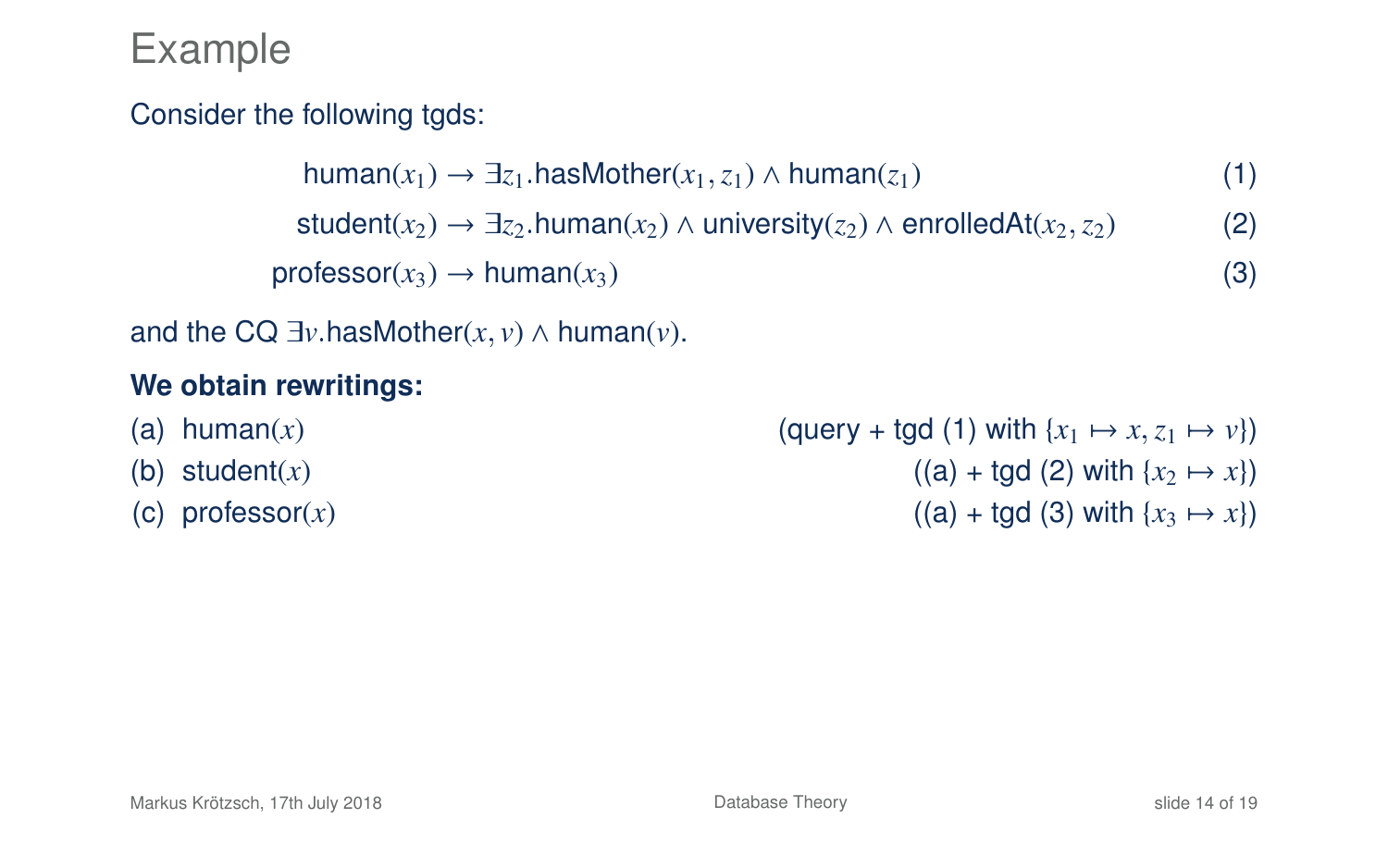### Consider the following tgds:

```
human(x<sub>1</sub>) → \exists z<sub>1</sub>.hasMother(x<sub>1</sub>, z<sub>1</sub>) ∧ human(z<sub>1</sub>) (1)
 student(x_2) → \exists z_2.human(x_2) ∧ university(z_2) ∧ enrolledAt(x_2, z_2) (2)
\text{professor}(x_3) \rightarrow \text{human}(x_3) (3)
```
and the CQ  $\exists v$  hasMother(*x*, *v*)  $\land$  human(*v*).

#### **We obtain rewritings:**

- 
- 
- 
- 

(a) human(*x*) (a) human(*x*) (a)  $(\text{query} + \text{tgd} (1) \text{ with } \{x_1 \mapsto x, z_1 \mapsto v\})$ <br>(b) student(*x*) (a) + tgd (2) with  $\{x_2 \mapsto x\}$  $((a) + \text{tqd} (2) \text{ with } \{x_2 \mapsto x\})$ (c) professor(*x*) ((a) + tgd (3) with { $x_3 \mapsto x$ }) (d)  $\exists v \cdot \text{hasMother}(x, v) \land \text{student}(v)$  (query + tgd (2) with  $\{x_1 \mapsto v\}$ )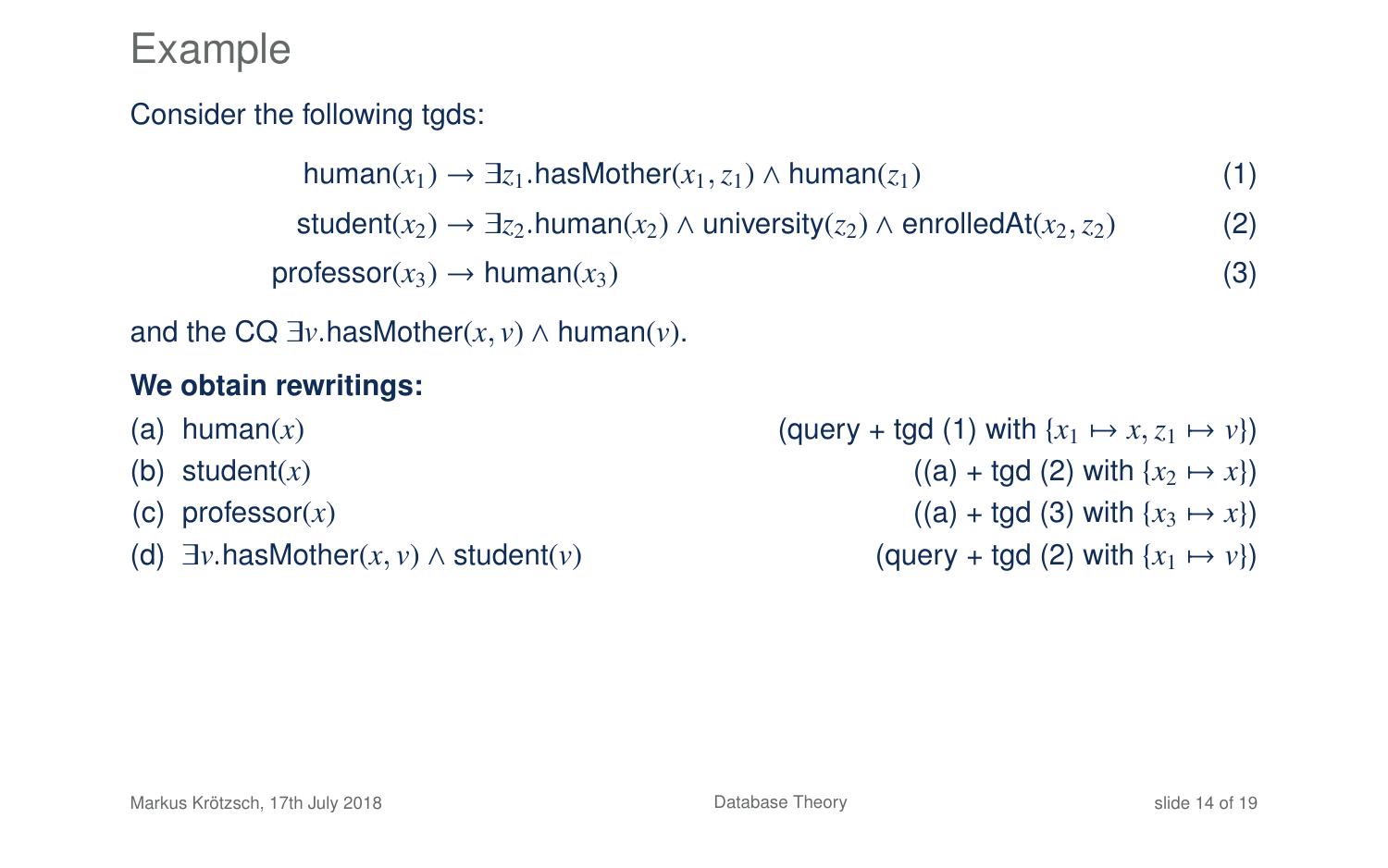### Consider the following tgds:

```
human(x<sub>1</sub>) → \exists z<sub>1</sub>.hasMother(x<sub>1</sub>, z<sub>1</sub>) ∧ human(z<sub>1</sub>) (1)
  student(x_2) \rightarrow \exists z_2 \text{ human}(x_2) \land university(z_2) \land envelledAt(x_2, z_2) (2)
professor(x_3) \rightarrow human(x_3) (3)
```
and the CQ  $\exists v$  hasMother(*x*, *v*)  $\land$  human(*v*).

#### **We obtain rewritings:**

- 
- 
- 
- 
- (e)  $\exists v \text{ hasMother}(x, v) \land \text{professor}(v)$

(a) human(*x*) (a) human(*x*) (a)  $(\text{query} + \text{tgd} (1) \text{ with } \{x_1 \mapsto x, z_1 \mapsto v\})$ <br>(b) student(*x*) (a) + tgd (2) with  $\{x_2 \mapsto x\}$  $((a) + \text{tqd} (2) \text{ with } \{x_2 \mapsto x\})$ (c) professor(*x*) ((a) + tgd (3) with { $x_3 \mapsto x$ }) (d)  $\exists v.\text{hasMother}(x, v) \land \text{student}(v)$  (query + tgd (2) with  $\{x_1 \mapsto v\}$ )<br>(e)  $\exists v.\text{hasMother}(x, v) \land \text{professor}(v)$  (auerv + tad (3) with  $\{x_1 \mapsto v\}$ )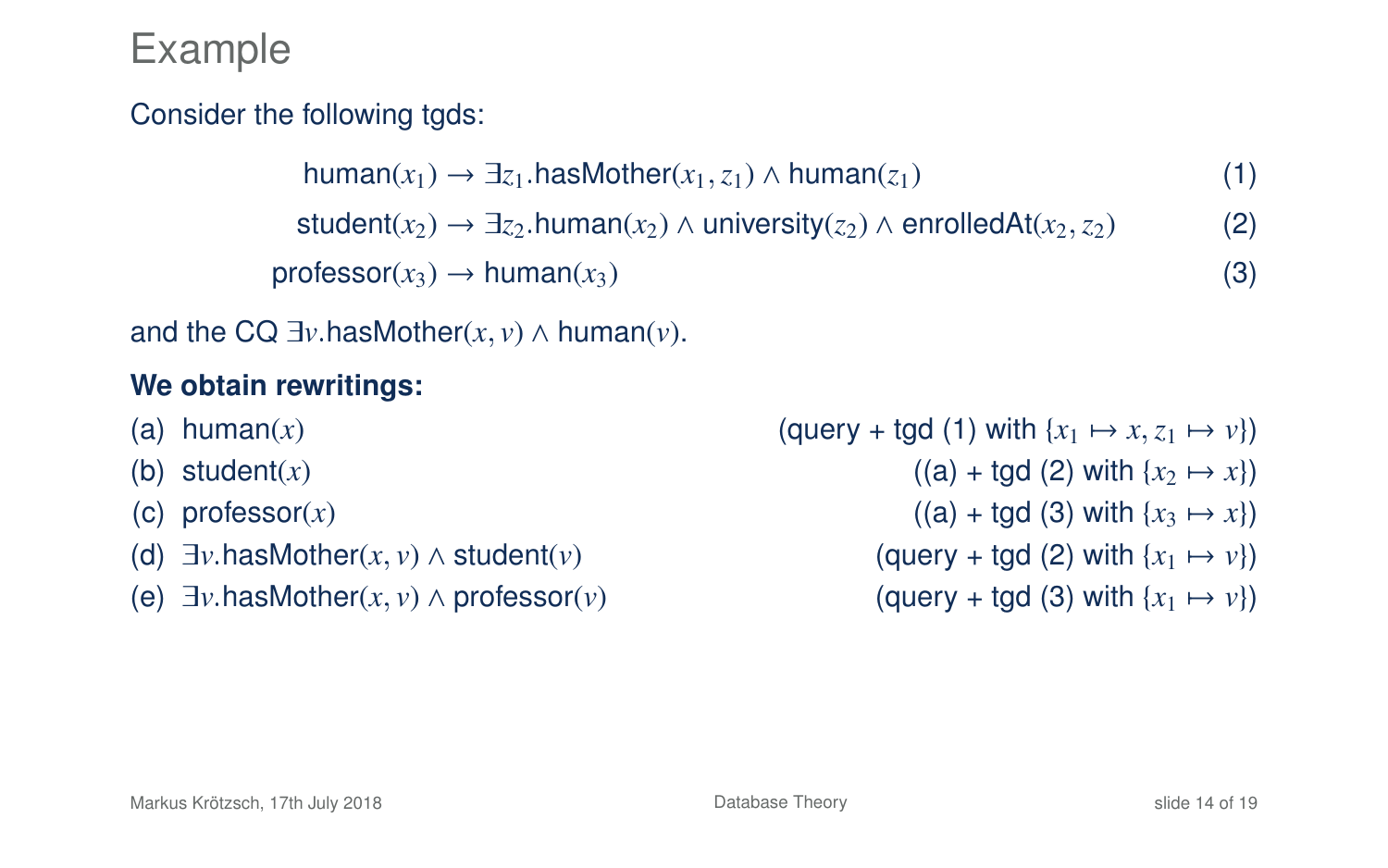### Consider the following tgds:

 $human(x<sub>1</sub>)$  →  $\exists z<sub>1</sub>$ .hasMother( $x<sub>1</sub>, z<sub>1</sub>$ ) ∧ human( $z<sub>1</sub>$ ) (1) student( $x_2$ ) →  $\exists z_2$ .human( $x_2$ ) ∧ university( $z_2$ ) ∧ enrolledAt( $x_2, z_2$ ) (2)  $professor(x_3) \rightarrow human(x_3)$  (3)

and the CQ  $\exists v$  hasMother(*x*, *v*)  $\land$  human(*v*).

### **We obtain rewritings:**

- (a) human(*x*) (a) human(*x*) (a)  $(\text{query} + \text{tgd} (1) \text{ with } \{x_1 \mapsto x, z_1 \mapsto v\})$ <br>(b) student(*x*) (a) + tgd (2) with  $\{x_2 \mapsto x\}$  $((a) + \text{tqd} (2) \text{ with } \{x_2 \mapsto x\})$ (c) professor(*x*) ((a) + tgd (3) with { $x_3 \mapsto x$ })
- 
- (e)  $\exists v \text{ hasMother}(x, v) \land \text{professor}(v)$

(d)  $\exists v.\text{hasMother}(x, v) \land \text{student}(v)$  (query + tgd (2) with  $\{x_1 \mapsto v\}$ )<br>(e)  $\exists v.\text{hasMother}(x, v) \land \text{professor}(v)$  (query + tgd (3) with  $\{x_1 \mapsto v\}$ )

further rewritings only produce equivalent queries (possibly with renamed variables).

The set of answers entailed by the original CQ under the given tgds is exactly the union of the answers of the rewritings (with the original CQ, but ignoring the tgds).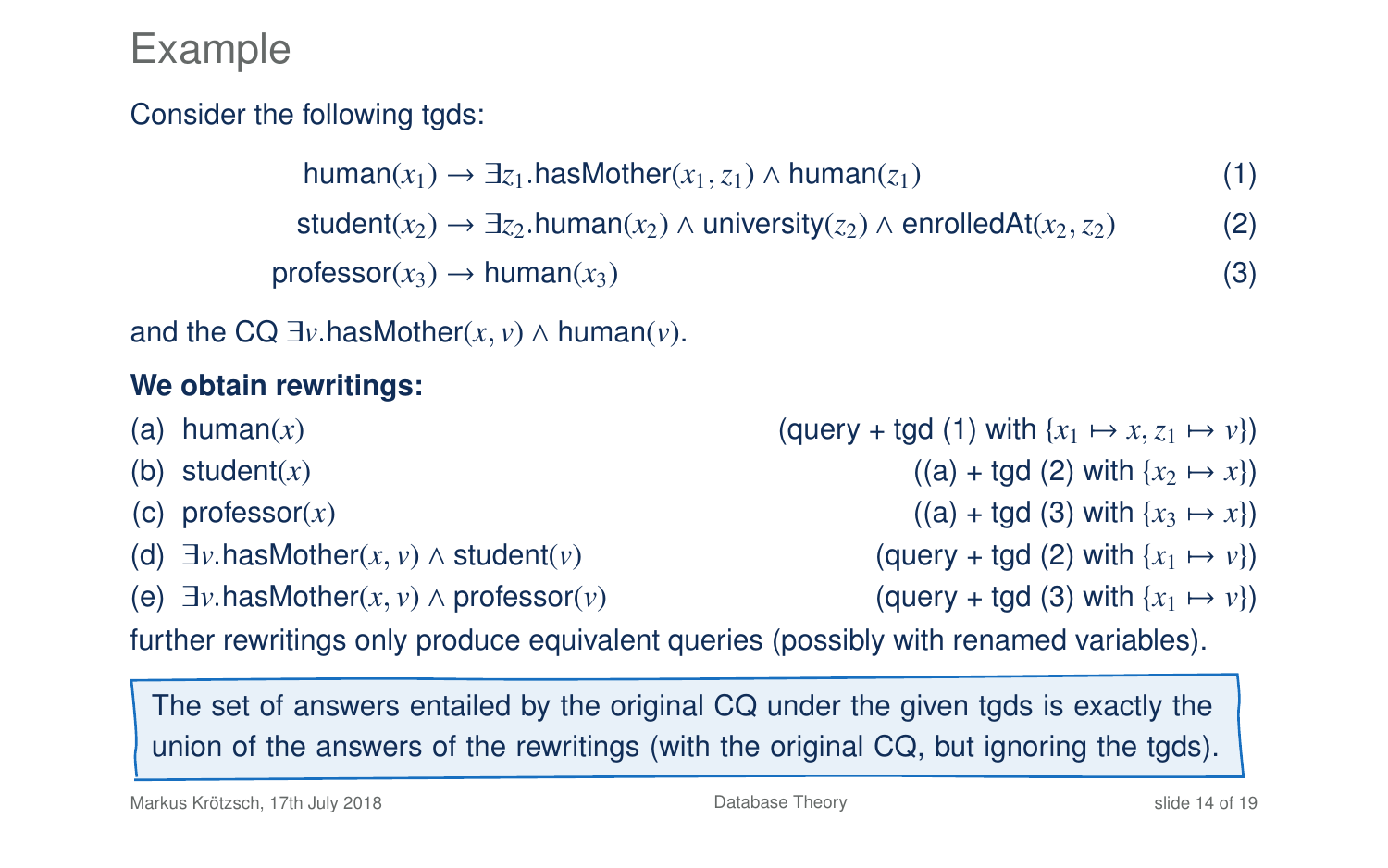### **Correctness**

**Theorem 20.10:** Consider a CQ  $q$  and a tgd set  $\Sigma$ . For any database instance  $I$ , the answers of *q* over I under the dependencies  $\Sigma$  are exactly the answers of the rewritings of *q* w.r.t. Σ over  $I$ .

**Intuition:** Rewriting is similar to resolution, which is known to be sound and complete for FO reasoning

- The query corresponds to the negation of a clause:  $\exists \vec{v}.A_1 \wedge \ldots \wedge A_n$  is expressed as  $\forall \vec{v}. \neg A_1 \vee \ldots \vee \neg A_n$  (note: no real  $\exists$  here!).
- A tgd  $\omega \to \exists \vec{z}.(\psi_1 \wedge \psi_2)$  entails a weaker tgd  $\omega \to \exists \vec{z}. \psi_1$
- Resolution is usually performed after skolemisation (in our case of  $\vec{z}$ ); we obtain clauses ( $\neg \omega \vee H$ ) for each atom *H* in the skolemisation of  $\psi_1$
- We can skip skolemisation/clausification by (a) using hyperresolution, and (b) making sure that existentials are always eliminated completely (as we did)
- Answer variables cannot be bound to existential variables (or skolem terms), as stated in our condition

### Resolution remains sound (obvious) and complete (not obvious, needs proof) under these restrictions.

Markus Krötzsch, 17th July 2018 [Database Theory](#page-0-0) slide 15 of 19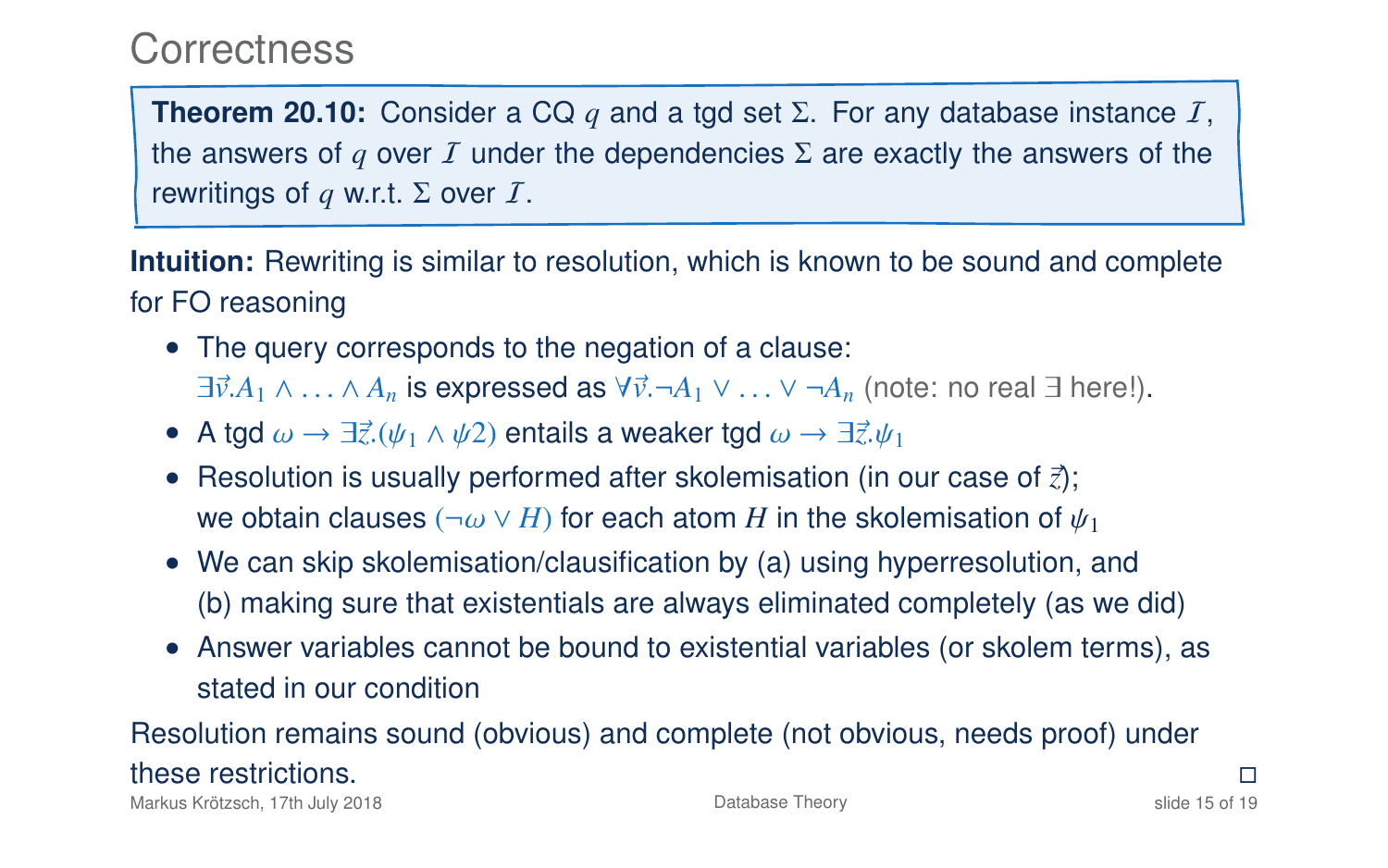Why should rewritten queries not contain existential variables from tgd heads? Consider the tgd:

 $human(x_1) \rightarrow \exists z_1 \text{ hasMother}(x_1, z_1)$ 

and the CQ  $\exists v$  hasMother( $x$ ,  $v$ )  $\land$  professor( $v$ ).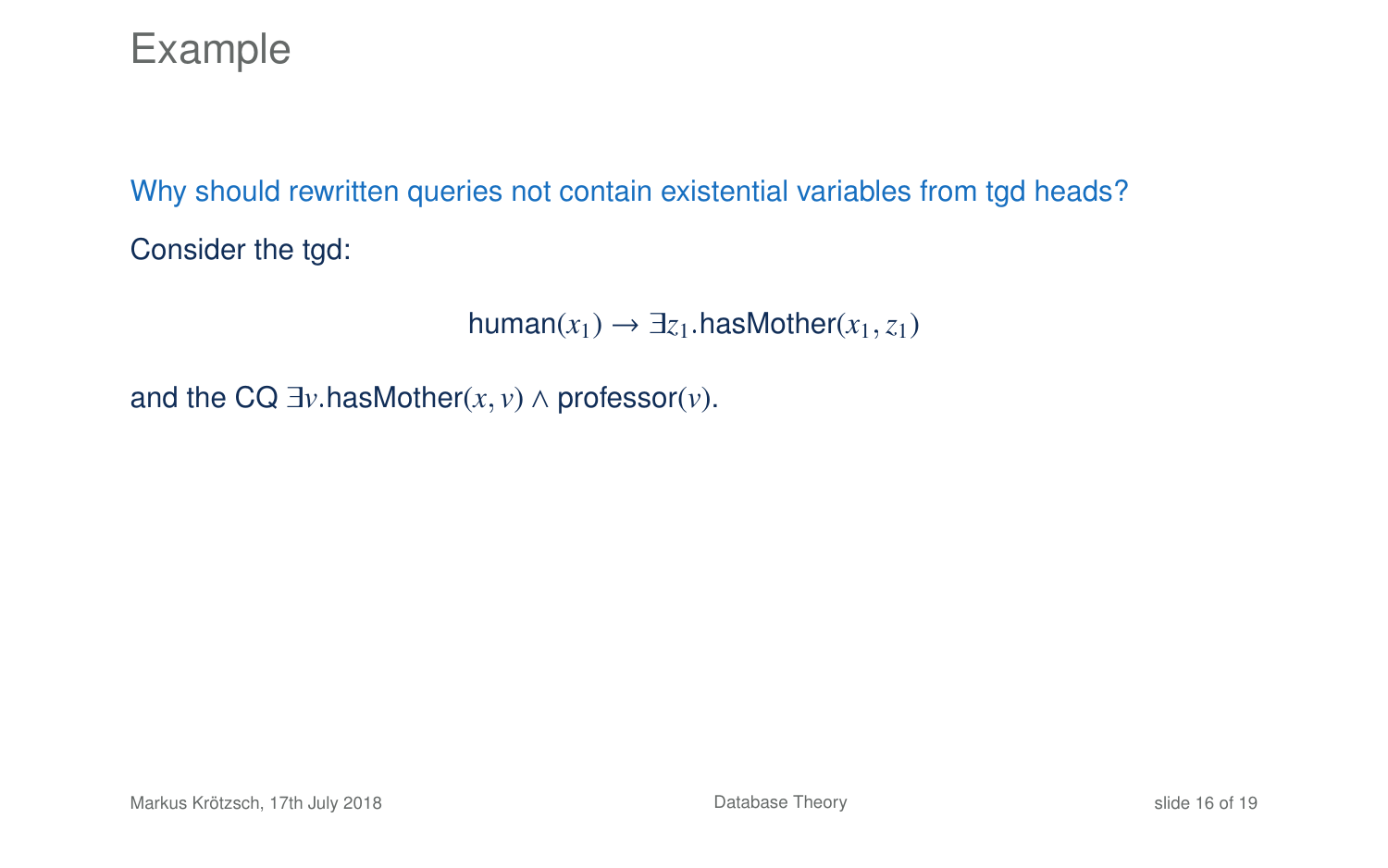Why should rewritten queries not contain existential variables from tgd heads? Consider the tgd:

```
human(x_1) \rightarrow \exists z_1 \text{ hasMother}(x_1, z_1)
```
and the CQ  $\exists v$  has Mother(*x*, *v*)  $\land$  professor(*v*).

By just unifying and replacing parts of the CQ, we can create:

•  $\exists v \cdot \text{human}(x) \land \text{professor}(v)$  (rewriting with  $\{x_1 \mapsto x, z_1 \mapsto v\}$ )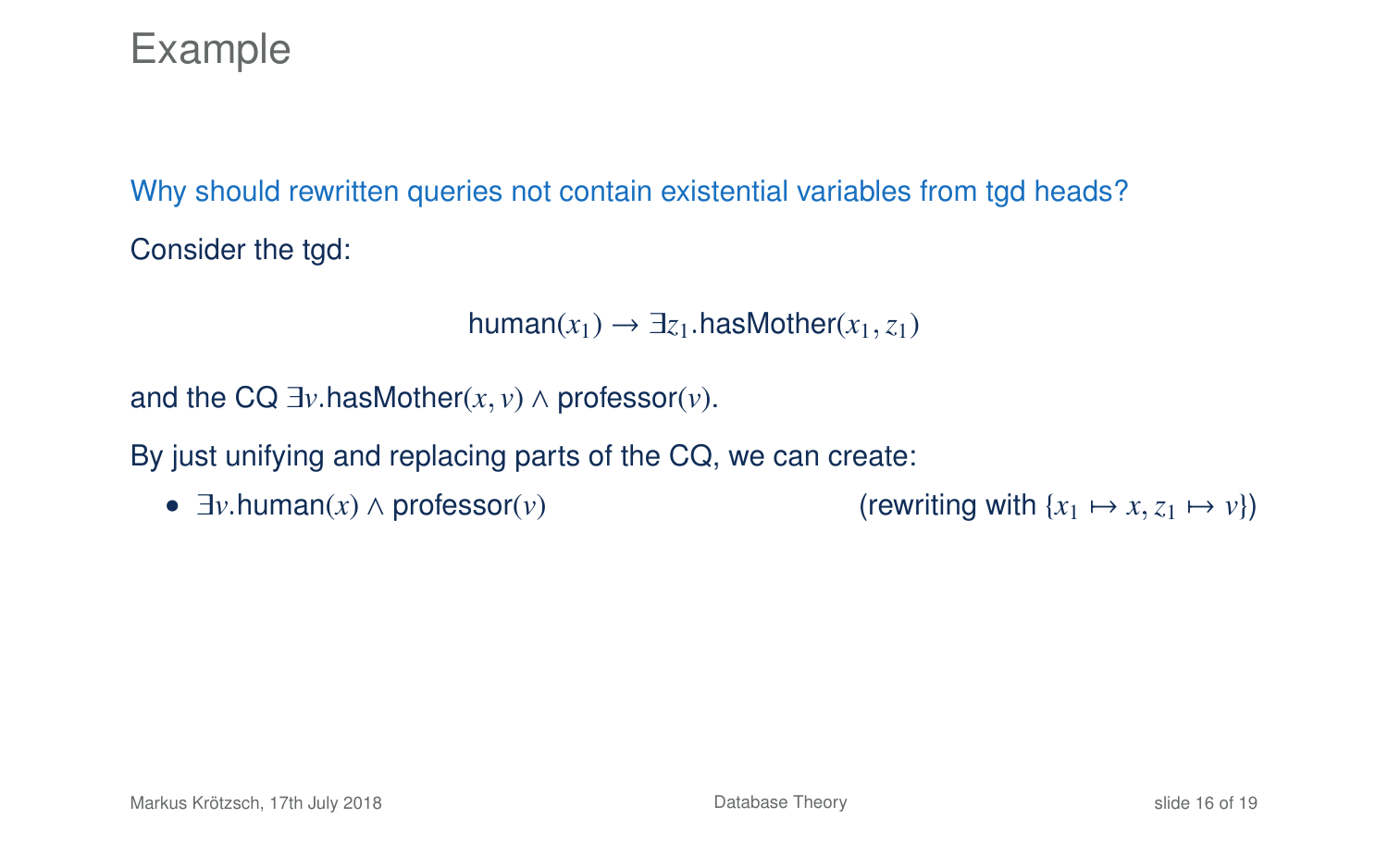Why should rewritten queries not contain existential variables from tgd heads? Consider the tgd:

```
human(x_1) \rightarrow \exists z_1 \text{ hasMother}(x_1, z_1)
```
and the CQ  $\exists v$  hasMother(x,  $v$ )  $\wedge$  professor( $v$ ).

By just unifying and replacing parts of the CQ, we can create:

•  $\exists v \cdot \text{human}(x) \land \text{professor}(v)$  (rewriting with  $\{x_1 \mapsto x, z_1 \mapsto v\}$ )

The original query asks for children of professors, the rewritten one returns all humans as long as there is one professor in the database.

 $\rightarrow$  Left over existential variables incorrectly loose their connection to other atoms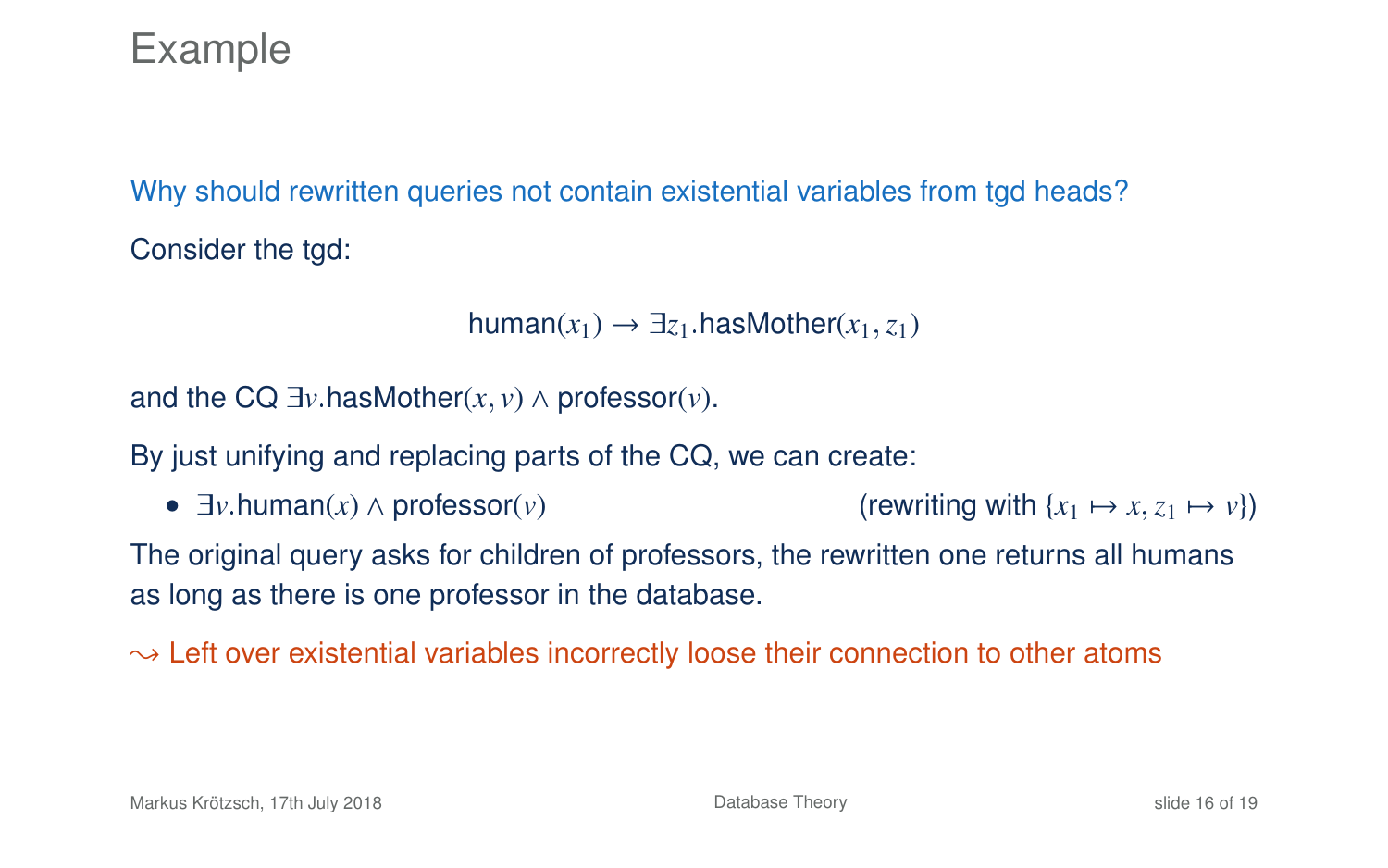# Using query rewriting to answer CQs

Query rewriting can be used as a semi-decision procedure:

- Iteratively compute rewritings of a given query
- Optimisation: eliminate redundant rewritings (=queries contained in previously computed rewritings)
- Gather all answers of queries computed so far (over the database)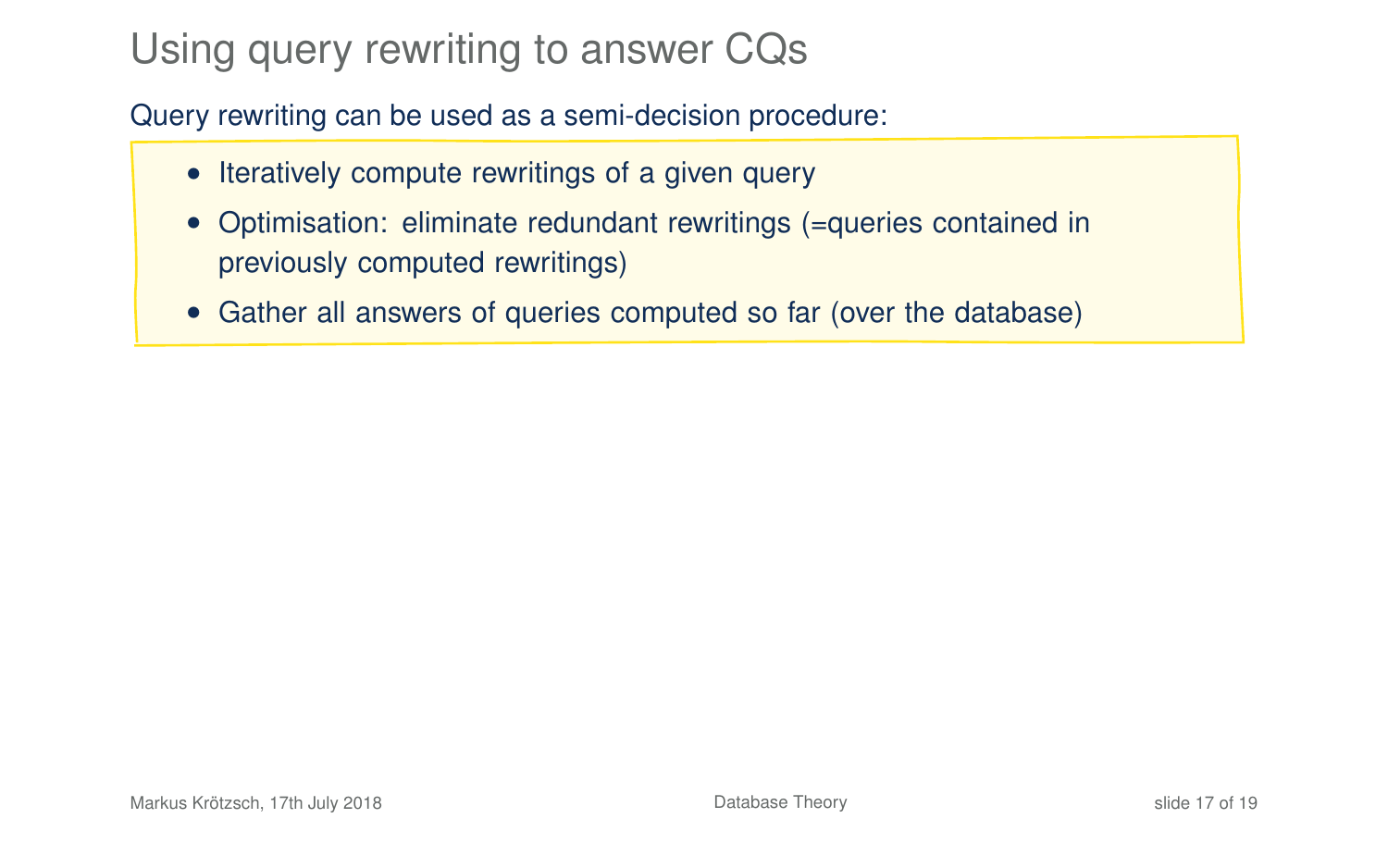# Using query rewriting to answer CQs

Query rewriting can be used as a semi-decision procedure:

- Iteratively compute rewritings of a given query
- Optimisation: eliminate redundant rewritings (=queries contained in previously computed rewritings)
- Gather all answers of queries computed so far (over the database)

This process may not terminate, but it does in the following case:

**Definition 20.11:** A set Σ of tgds is first-order rewritable if, for any BCQ *q*, there is a first-order query  $q_{\Sigma}$  such that, for all database instances  $I, I, \Sigma \models q$  iff  $I \models q_{\Sigma}$ .

#### **Known results:** (without proofs)

- By this definition, query answering is in AC $^0$  for data complexity (like for FO)
- If it exists, the first-order rewriting  $q_{\Sigma}$  can always be a UCQ, and it can be obtained as the union of all rewritings as computed above
- The condition is very strong: rewriting might also work for some queries but not all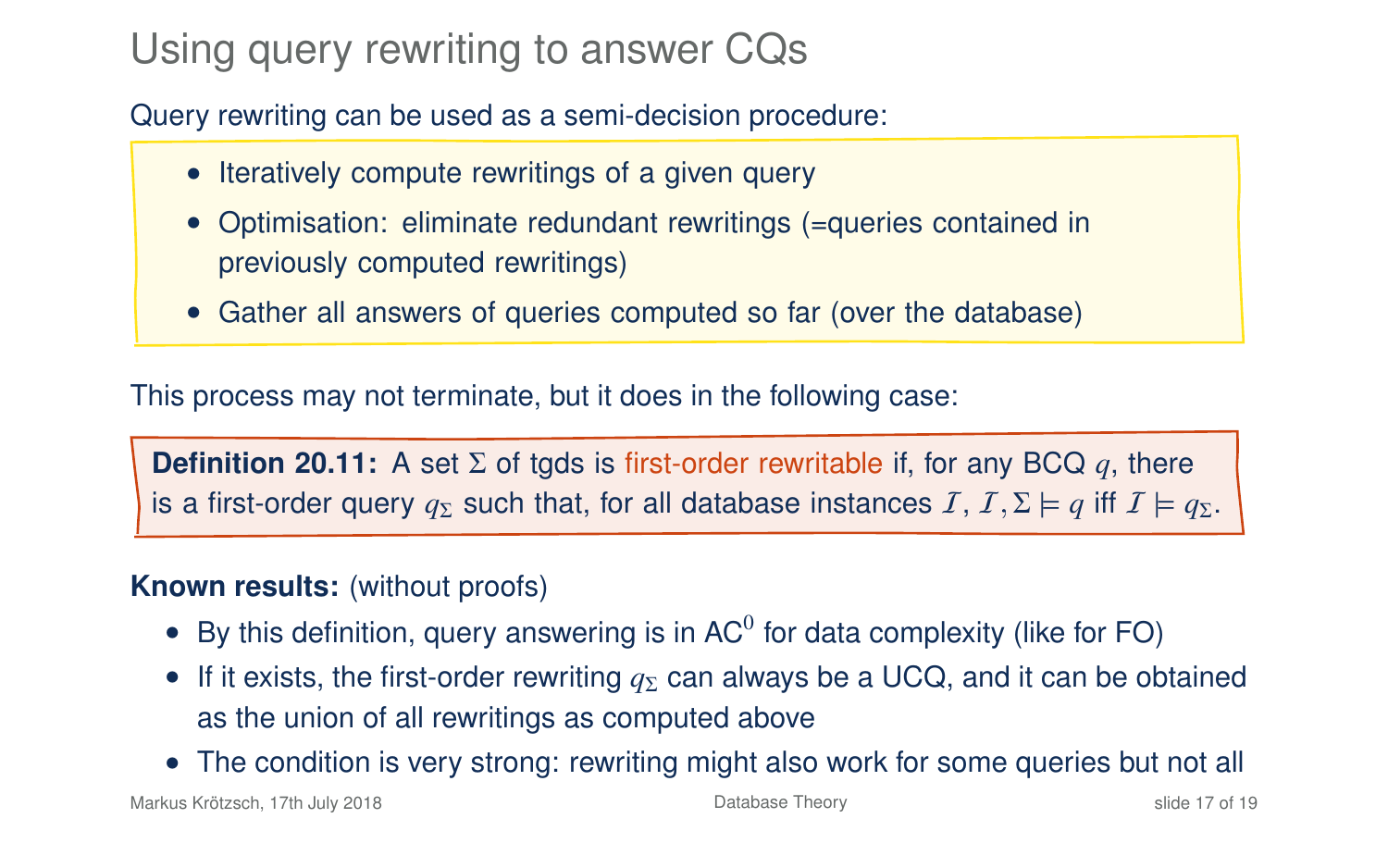## First-order rewritable tgds

Not surprisingly, first-order rewritability is undecidable (easy to show using similar proof techniques as before)

However, there are some known classes of FO-rewritable tgd languages:

- Non-recursive (predicate-acyclic) sets of tgds
- All linear tgds (with single-atom bodies)
	- and especially all inclusion dependencies
- Several variants of the description logic DL-Lite (which can be written in tgds)
- Some more elaborate cases, such as sticky tgds

The latter three are interesting since they do not generally enjoy a finite model property (and the chase might not terminate)

#### Rewriting algorithms have been implemented and used especially for DL-Lite

(advantage: FO queries can be answered by RDBMS; challenge: rewriting leads to large numbers of large CQs)